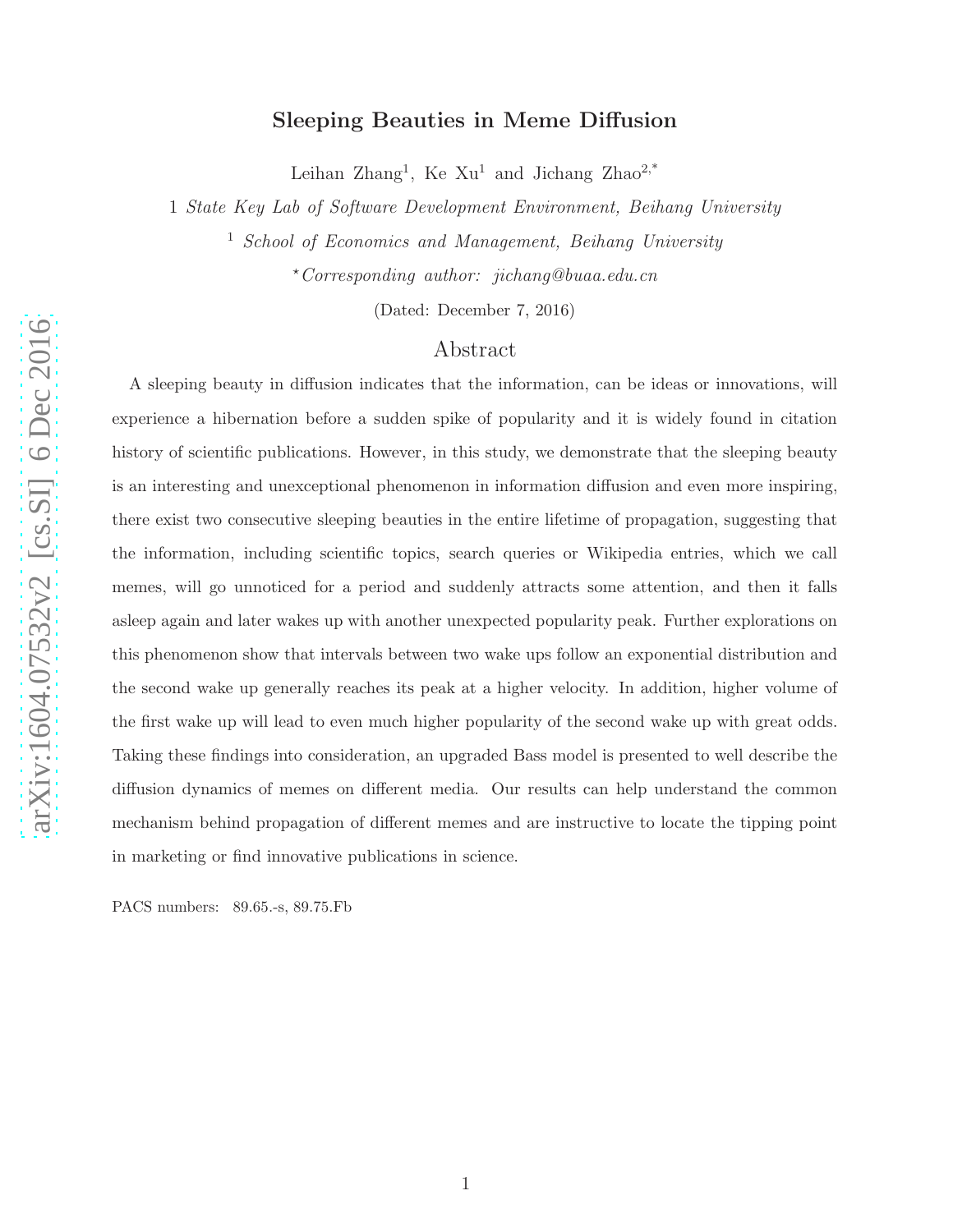## I. INTRODUCTION

Meme is usually defined as the simplest cultural unit that spreads between different individuals and may gain collective attention within a community or culture [\[2,](#page-19-0) [13](#page-20-0)]. Dawkins even postulates meme as a cultural analogy of genes in order to explain how innovations, ideas, catchphrases, melodies, rumors, or fashion trends disseminate through a population [\[13\]](#page-20-0). In recent decades, Internet and its various applications, like pubMeds, Wikipedia and online social media, provide massive digital fossils of meme diffusion, which offer us a decent proxy to disclose the mechanism beyond the propagation. The insights from these investigations can help us understand the rules that produce the dynamics and establish models that estimate the dynamics of trends.

Basic dynamics of the meme diffusion within the same media has been comprehensively studied from different perspectives. For example, mathematical epidemiology as well as simple log-normal distributions are suggested to profile the growth and decline of diffusion [\[2,](#page-19-0) [23,](#page-21-0) [34](#page-21-1), [36\]](#page-22-0), how competition, homogeneity and network cooperatively affect the spread is discussed [\[8](#page-20-1)[–10,](#page-20-2) [16](#page-20-3), [17](#page-20-4), [37\]](#page-22-1), the different roles in diffusion played by different individuals are revealed by [\[4\]](#page-19-1) and [\[47\]](#page-22-2) and even simulation models are established to replicate the meme diffusion in Twitter [\[3](#page-19-2), [41](#page-22-3)[–44,](#page-22-4) [46](#page-22-5)]. However, except disclosing the common features of successful memes in different online social networks [\[11](#page-20-5), [12,](#page-20-6) [33,](#page-21-2) [35\]](#page-21-3), the universal mechanism that essentially drives the propagation of memes in different media still remains unclear. In this study, we argue that the sleeping beauties existing in the lifetime of different memes can be a path to unravel the common knowledge behind diffusions of different media.

Sleeping beauty, exhibiting a hibernation before an unexpected popularity peak, is pervasively found and studied in the diffusion of memes like ideas or innovations in scientific publications. Garfield first provide examples of articles with delayed recognition [\[14](#page-20-7), [15\]](#page-20-8), which can be identified through the citation history [\[18](#page-20-9), [39](#page-22-6)]. [\[39](#page-22-6)] then coined the term "sleeping beauty" in reference to the delayed recognition and several basic features, including length of sleep, depth of sleep and awake intensity are proposed to measure sleeping beauties. Later, finding general features of sleeping beauties [\[26](#page-21-4), [28](#page-21-5), [30](#page-21-6), [32\]](#page-21-7) and explaining the awakening reasons in paper citations [\[5](#page-19-3)[–7,](#page-20-10) [21,](#page-21-8) [25\]](#page-21-9) attract most of the attention. Indeed, understanding the sleeping beauty in science will help improve the impact factor and mine the surprising innovation [\[38](#page-22-7)], however, most of the previous studies only focus on the sci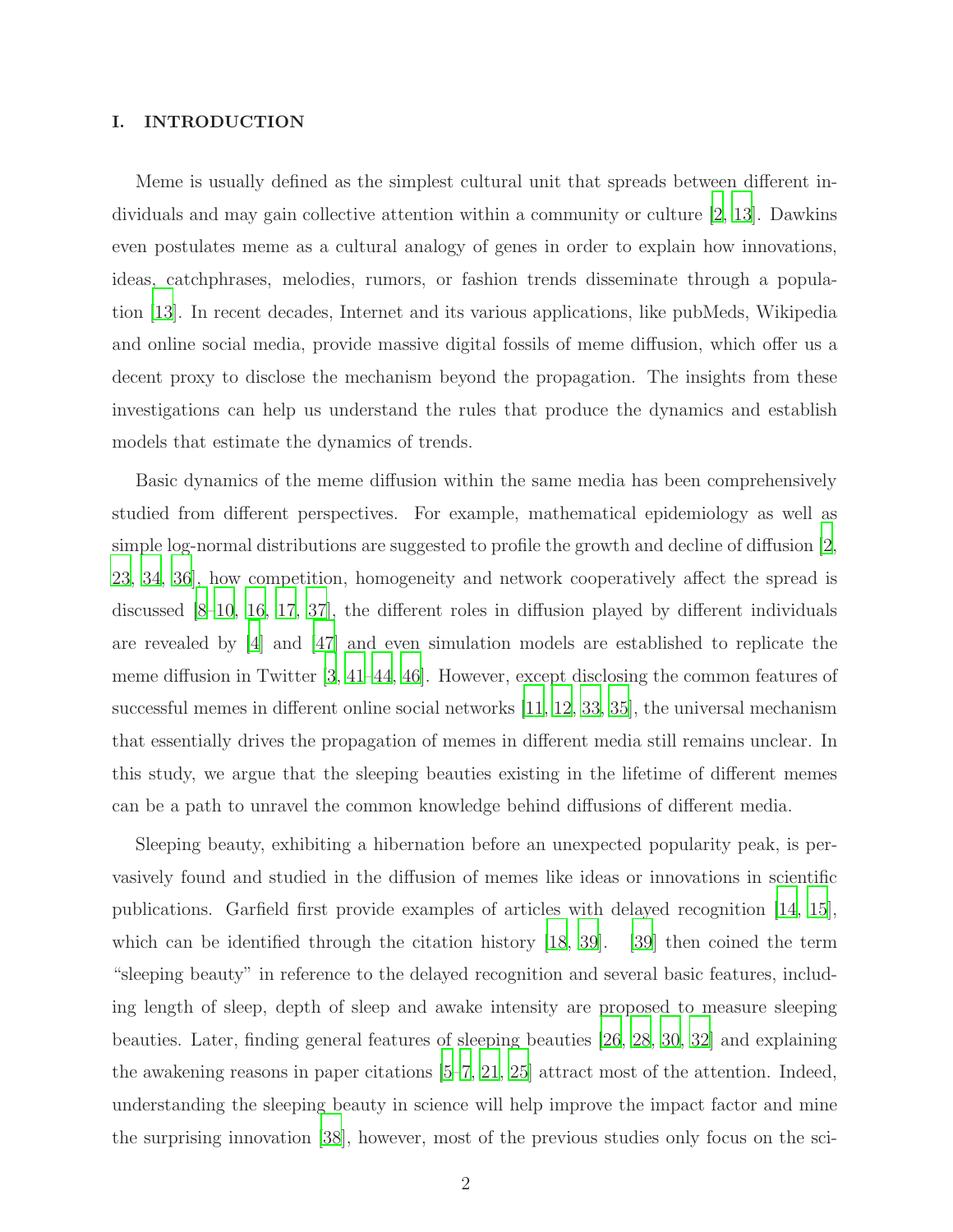entific publications and ignore the possibility that in other memes, like trending topics in social media, hot queries in Google or popular entries in Wikipedia, might also experience the similar sleeping beauty, which in fact greatly motivates the present work.

Actually the existing evidence already implicitly implies the latent connection between different memes in terms of sleeping beauties. For scientific papers, [\[24](#page-21-10)] find that there are some papers appearing "flash in the pan" first and then "delay recognition", i.e., these papers experience two sleeping beauties in their citation history. More uplifting is that the Internet slang words also demonstrate the same phenomenon in Weibo [\[47\]](#page-22-2). This similarity suggests that for a meme, no matter it is an idea in scientific citations or a slang word in social media, its diffusion might be subject to a common rule. In fact, many long-lived memes in different media for example, a name, an event or an idea, experience sleeping beauties more than twice. Therefore, comparison of different sleeping beauties for one same meme will be a decent perspective to probe into the common rule behind meme propagation. And further we believe that the prior sleeping beauty can help predict the same meme's next wake up. And considering that the higher popularity usually means wider diffusion and greater influence, then we will focus on the two remarkable sleeping beauties of memes having the characteristics of sleeping beauties, one cascade with global highest popularity and the other cascade with local highest popularity in front of the highest cascade. With the basic assumption that different memes in different media share the same diffusion mechanism, we try to disclose the possible common rule through the in-depth investigation on the phenomenon of sleeping beauties. And the knowledge of this common rule can help upgrade the existing simulation or prediction approaches and extend them to many different domains.

In order to systematically explore the sleeping beauties in different memes' diffusion, we investigate three datasets, including utilization volume of  $n$ -grams in scientific publication titles during a long period, search queries in Google, and page view statistics of Wikipedia entries. That's to say, the memes we focus on come from different backgrounds, which guarantees the generalization of our following findings. Note that the time granularities in meme diffusion are also diverse, including year, month, week and day for different datasets and it further ensures that our study can discuss the entire lifetime of the propagation from a long-term perspective. As shown in Fig. [1,](#page-3-0) six typical memes are sampled to demonstrate their diffusion dynamics with different time granularities. As can be seen, these memes experience two obvious sleeping beauties, which means that each of them goes unnoticed for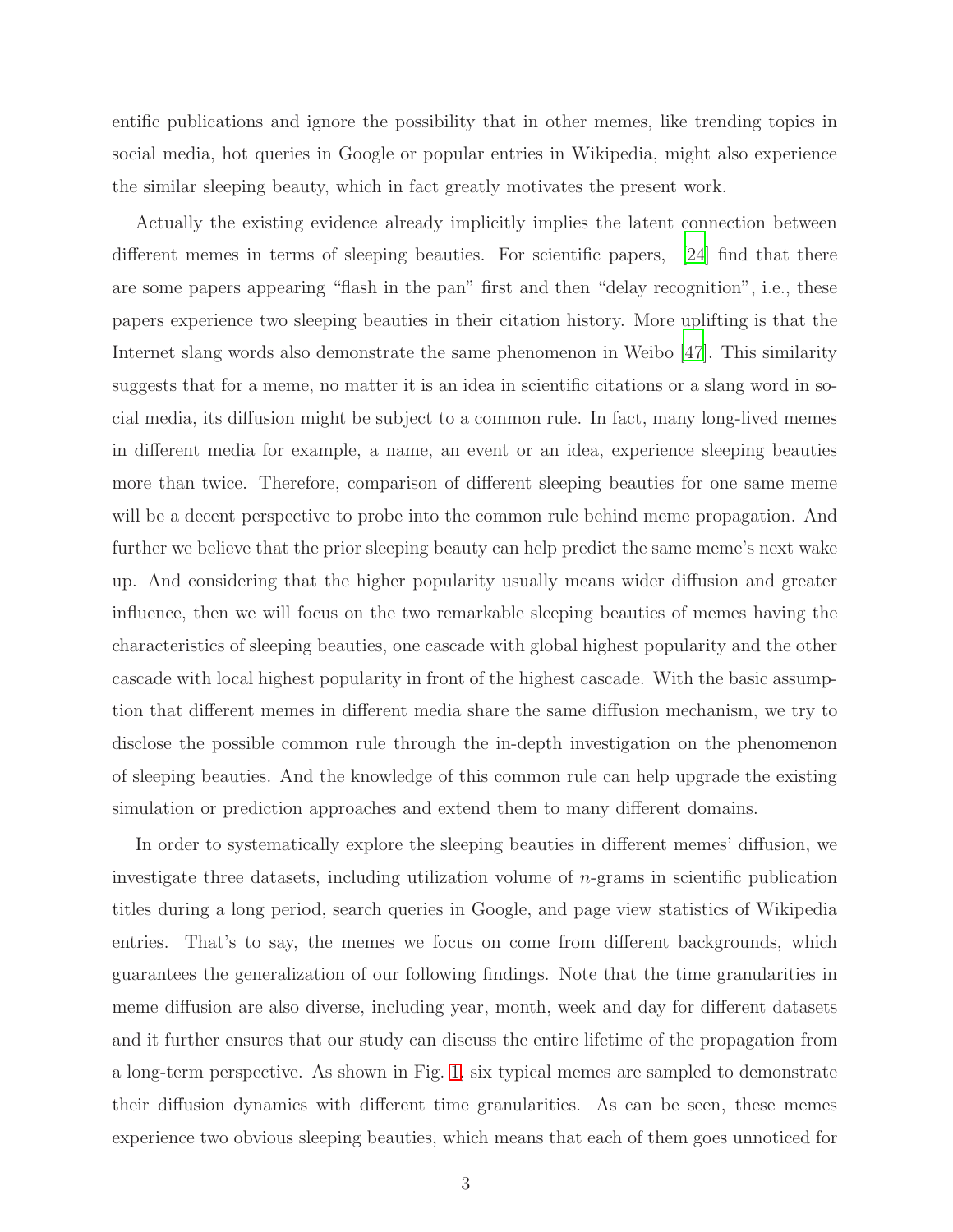<span id="page-3-0"></span>

Figure 1. The popularity dynamics of six memes from different datasets. For convenience, we use popularity to denote the utilization volume, which is generally considered as the degree of public concern on a particular meme. (*a*) The yearly popularity of 2-grams "swine flu" from 1809 to 2013. (*b* and *c*) The relative search volume of two queries, "Oki Matsumoto" and "Iwai Yukiko" in Google and the time granularities are respectively week and month. (*d*, *e* and *f* ) The Wikipedia page views of three items, including "Sano Gaku", "Shield of Straw" and "Kurebayashi AsaTakeshi", and the multiple time granularities are respectively set to day, week, and month.

a period and suddenly attracts considerable attention, and then falls asleep again, following with another unexpected popularity spike higher than the previous one. This interesting phenomenon of two sleeping beauties is independent of the media and time granularities, which has not been discussed in the previous work to our best knowledge. And it raises many unsolved but fundamental questions like how to identify these two beauties, how they distribute in lifetime of the diffusion and can they be used to predict the future trends.

Inspired by the concept of beauty coefficient proposed by [\[19](#page-20-11)], we introduce a framework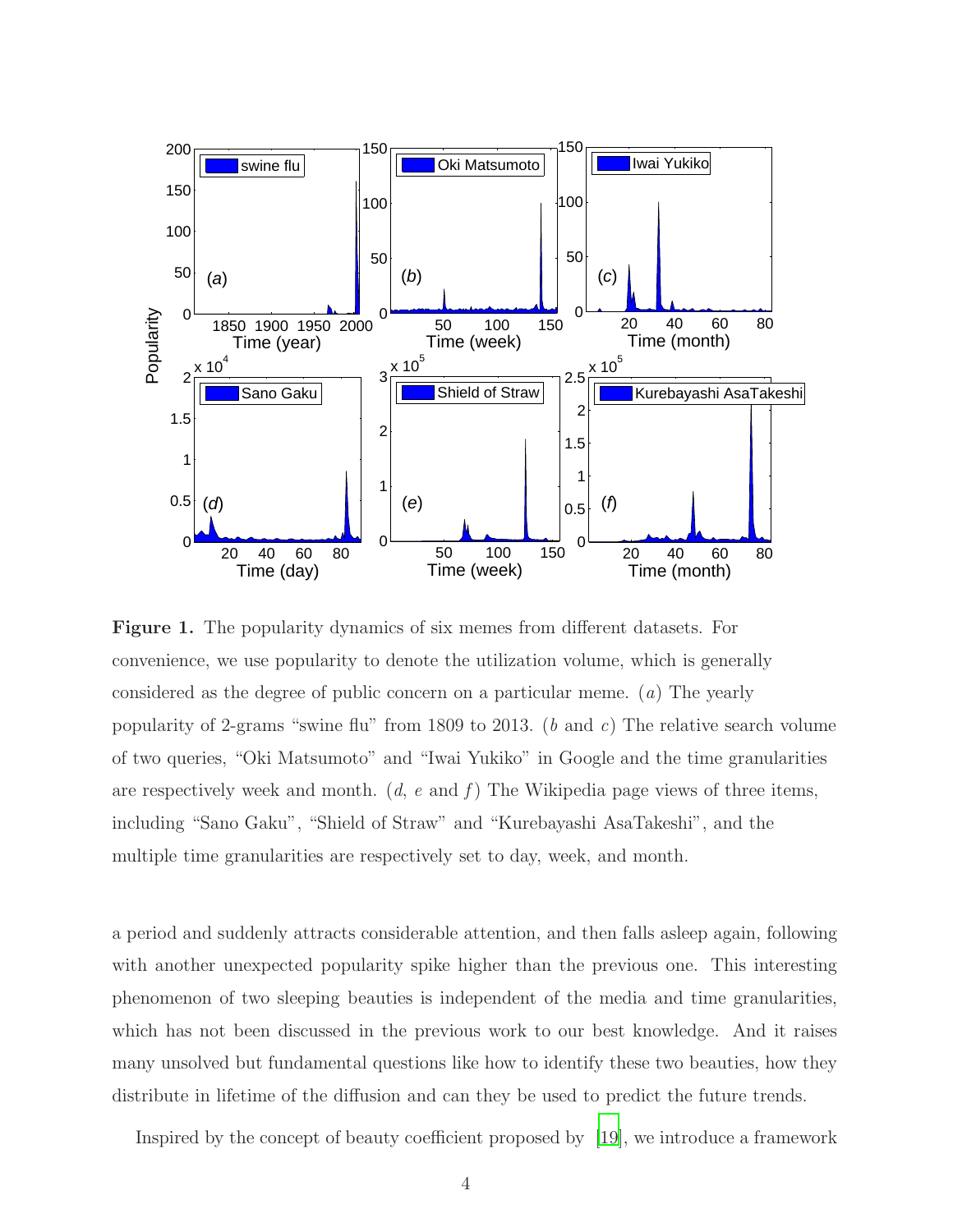to identify two sleeping beauties in each meme's diffusion. We demonstrate that the phenomenon of two sleeping beauties is pervasively existing in diffusion of different memes and time intervals between the two wake ups follow an exponential distribution. Besides, the second awake stage generally reaches its peak at a higher velocity and higher volume of the first spike usually lead to much higher popularity of the second spike. Based on these findings, we model the two sleeping beauties based on the classical Bass diffusion model( [\[1](#page-19-4), [29\]](#page-21-11)) and make well descriptions for the meme diffusion. We disclose a common mechanism beyond meme diffusion in terms of two sleeping beauties and our results can help reveal the fundamental rule that drives the popularity dynamics of memes in different media.

#### II. MATERIALS AND METHODS

#### A. Datasets

The experiment is conducted on three datasets. The first dataset is metadata for the complete set of all PubMed records from 1809 to 2012 (with part of 2013 available as well), including title, authors, and year of publication [\[22,](#page-21-12) [27](#page-21-13)]. We segment the title into  $n$ -grams  $(n=1, 2, 3)$  and by finding  $n$ -grams appearing at least 50 times, we finally get 86,784 uni-grams, 190,992 bi-grams, and 47,646 tri-grams. It should be noted that even the frequency of these n-grams in paper title is more than 50, there still exit a large proportion of meaningless phrases. From the total  $325,422$  n-grams, we obtained 741 memes with two remarkable sleeping beauties in the diffusion.

The other two datasets are obtained from Wikipedia and Google Trends respectively, which are publicly available from [\[45](#page-22-8)]. The search frequency of an entry in Wikipedia or a query in Google generally reflects the collective attention on a particular subject in the real world [\[20\]](#page-20-12). So both of Wikipedia page views and Google Trends are valuable resources for information diffusion study. In the two datasets, the search queries set contains 3,231 keywords about Cartoon, 7,251 keywords about comic, 10,000 keywords about movie and 10,000 celebrity names. These queries were accessed from 2008 to 2014 and their daily, weekly and monthly search volumes in Google Trends and page views in Wikipedia were all collected by [\[45](#page-22-8)]. It should be noted that the data in Google Trends is a little different from that Wikipedia. Google trends are expressed as the percentage integers of a maximum value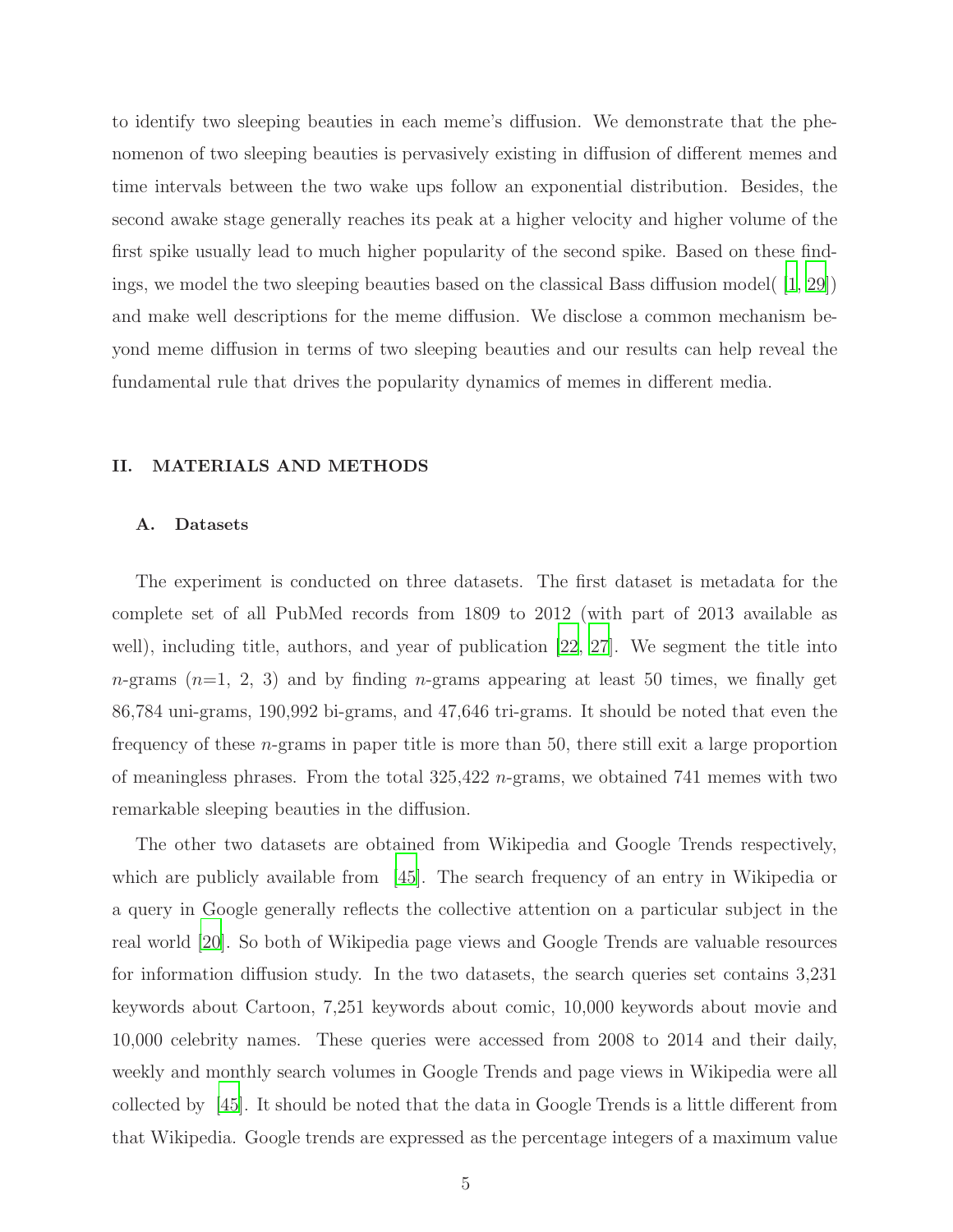<span id="page-5-0"></span>for a particular search interval, and the trends of low frequency keywords consist mostly of zeros or are not even provided by Google Trends.

| Time Granularity Google Trends Wikipedia Paper Titles |                       |            |            |
|-------------------------------------------------------|-----------------------|------------|------------|
| Day                                                   |                       | 29072 1859 |            |
| Week                                                  | 13195 1402 29072 3815 |            |            |
| Month                                                 | 22535 1641 29072 1946 |            |            |
| Year                                                  |                       |            | 325422 741 |

TABLE I. Statistics of the datasets

For each dataset, the left column denotes the number of all memes and the right column in bold denotes the number of memes with two remarkable sleeping beauties.

In total, we get a large number of memes with two sleeping beauties from the three datasets and the detailed statistics are summarized in Table [I.](#page-5-0) The fraction of memes with two sleeping beauties ranges from 5% to 10% in Wikipedia page views and Google search queries, which agrees well with the foundings in [\[40\]](#page-22-9). Note that because of noisy grams in paper titles, the ratio of memes with two sleeping beauties in the dataset of  $n$ -grams is relatively low.

## B. Identification of the two sleeping beauties

Inspired by [\[31](#page-21-14)] and [\[19](#page-20-11)], we develop methods to detect and measure the phenomenon of two sleeping beauties in memes diffusion. In addition, the measurement solution is parameter independent and can be easily extended to different domains.

The first step of identifying sleeping beauties is to locate candidate peaks in the meme's popularity dynamics by successfully filtering out the noisy cascades with trivial popularity peaks. [\[31](#page-21-14)] proposed a simple but effective algorithm for peak detection from a number of noisy cascades. By using this method with  $k = 5$  and  $h = 0.5$  (the parameters selection is discussed by [\[31\]](#page-21-14) and the parameters are universal for different kinds of time series), we first locate the highest peak  $(P_2)$  from the popularity dynamics and then target the other candidate meaningful peaks that happens before  $P_2$ . If there exists at least two peaks,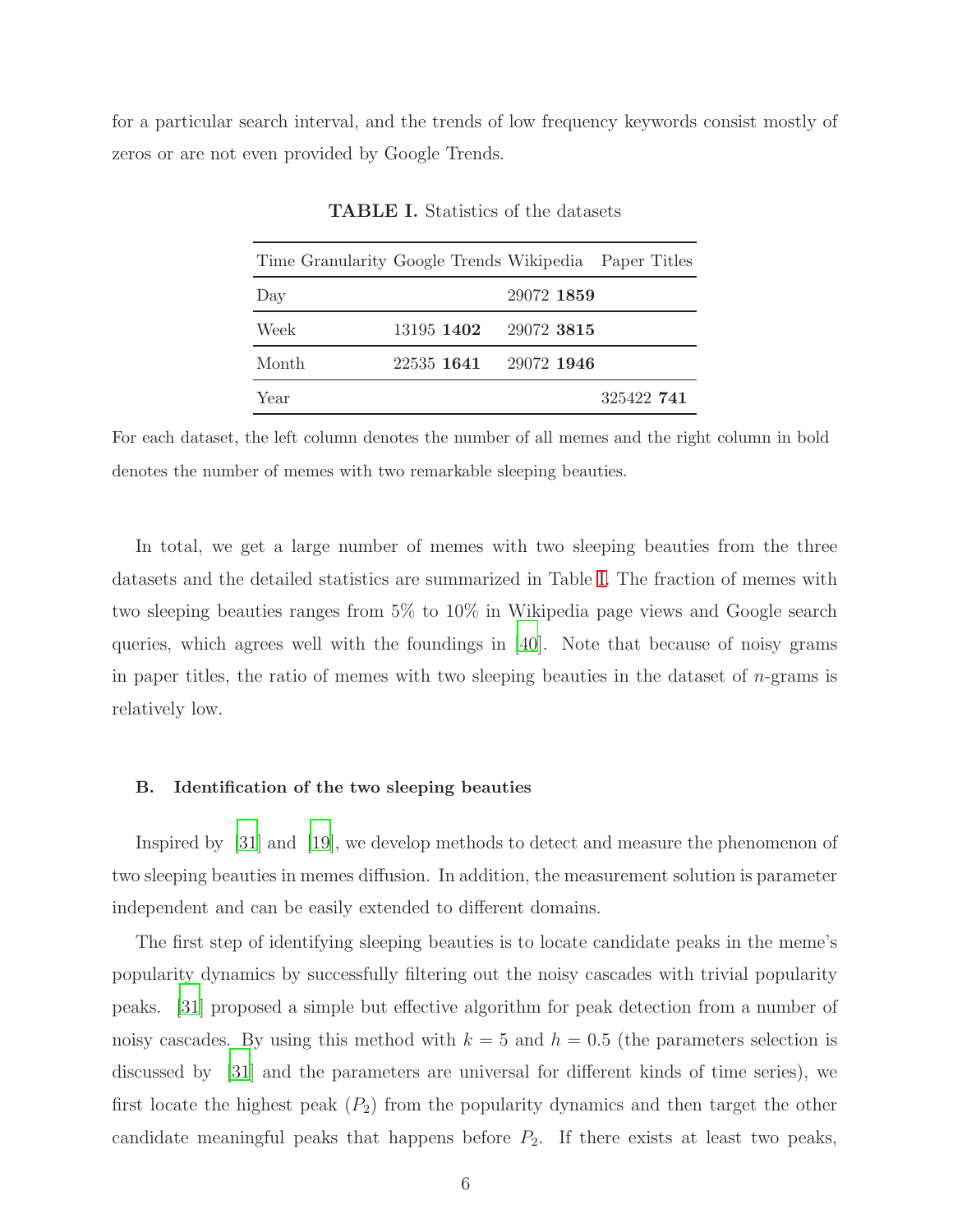<span id="page-6-0"></span>the meme will be labeled as candidate sleeping beauties. Then, we filter sleeping beauties according to the beauty coefficient of different peaks for each candidate meme.



Figure 2. Illustration of the identification of two awakening times  $ta_1$  and  $ta_2$ , and two falling asleep times  $tf_1$  and  $tf_2$ . The blue curve represents the popularity dynamics of a meme at age t (i.e., t represents the time since its appearance). Dotted lines represent the auxiliary lines. The red thick lines represent the distance from the point  $(t, S(t))$  to the auxiliary line.

According to three dimensions of describing sleeping beauties, i.e., the length of sleep, the depth of sleep, and the awake intensity presented by [\[39\]](#page-22-6), [\[19\]](#page-20-11) proposed an index named Beauty coefficient  $(B)$  and then introduced a parameter-free framework to measure the sleep beauty. Inspired by their approach, as illustrated in Fig[.2,](#page-6-0) we further establish a method to measure the phenomenon of two sleeping beauties. Given a meme, we define  $S(t)$  as the popularity at time  $t$  after its generation, i.e.,  $t$  stands for the age of the meme and the diffusion starts at  $t_0 = 0$  and ends at time T.

Assume that the meme receives its maximum popularity at time  $t_2$ , then the straight line that connects points  $(t_0, S(t_0))$  and  $(t_2, S(t_2))$  in the time-popularity plane, denoted as  $la_t$ ,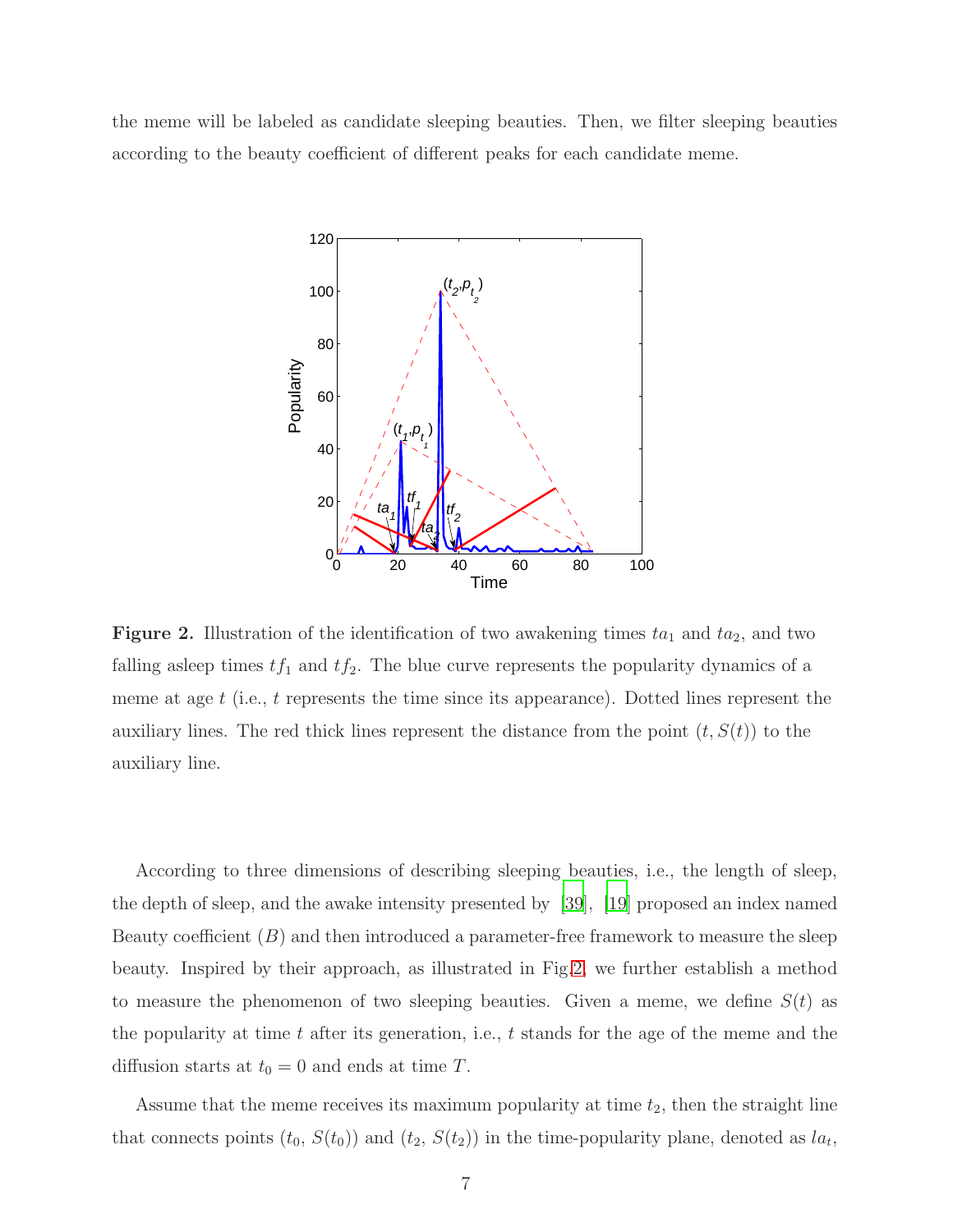can be depicted as

$$
la_t = \frac{S(t_2) - S(t_0)}{t_2 - t_0}(t - t_0) + S(t_0).
$$
\n(1)

The awakening time for peak  $P_2$ , denoted as  $ta_2$ , can be defined as the time t at which the distance  $(da_t)$  between point  $(t, S(t))$  and the reference line  $la_t$  reaches the maximum. Specifically, we have

$$
ta_2 = \arg\left\{\max_{t < t_2} da_t\right\},\tag{2}
$$

where

$$
da_t = \frac{|(S(t_2) - S(t_0))(t - t_0) + (t_2 - t_0)(S(t_0) - S(t))|}{\sqrt{(S(t_2) - S(t_0))^2 + (t_2 - t_0)^2}}.
$$
\n(3)

Similarly, the straight line that connects the points  $(T, S(T))$  and  $(t_2, S(t_2))$  in the time-popularity plane, denoted as  $lf_t$ , can be formulated as

$$
l f_t = \frac{S(t_2) - S(T)}{t_2 - T}(t - T) + S(T). \tag{4}
$$

Then the time of falling asleep, denoted as  $tf_2$ , can be taken as the time t at which the distance  $df_t$  between the point  $(t, S(t))$  and the reference line  $lf_t$  reaches the maximum. Accordingly, we have

$$
tf_2 = \arg\left\{\max_{t>t_2} df_t\right\},\tag{5}
$$

where

$$
df_t = \frac{|(S(t_2) - S(T))(t - T) + (t_2 - T)(S(T) - S(t))|}{\sqrt{(S(t_2) - S(T))^2 + (t_2 - T)^2}}.
$$
\n(6)

Again, considering the straight line that connects points  $(0, S(t_0))$  and  $(t_1, S(t_1))$  and the straight line that connects points  $(T, S(T))$  and  $(t_1, S(t_1))$  in the time-popularity plane, the awakening time  $ta_1$  and the falling asleep time  $tf_1$  can be similarly located.

Then, we get eight time stamps, i.e.,  $t_0$ ,  $ta_1$ ,  $t_1$ ,  $tf_1$ ,  $ta_2$ ,  $t_2$ ,  $tf_2$  and  $T$ , and these time stamps shall be in ascending order according to their value, otherwise the corresponding candidate will be excluded. Based on these time stamps, we can compute the Beauty coefficient  $B_i(i = 1, 2)$  for the two sleeping beauties of filtered candidate memes.

$$
B_1 = \frac{1}{ta_1 - t_0} \sum_{t=t_0}^{ta_1} \frac{\frac{S(t_1) - S(t_0)}{(t_1 - t_0)}(t - t_0) + S(t_0) - S(t)}{max\{1, S(t)\}}.
$$
(7)

$$
B_2 = \frac{1}{ta_2 - tf_1} \sum_{t=tf_1}^{ta_2} \frac{\frac{S(t_2) - S(tf_1)}{(t_2 - tf_1)}(t - tf_1) + S(tf_1) - S(t)}{max\{1, S(t)\}}.
$$
(8)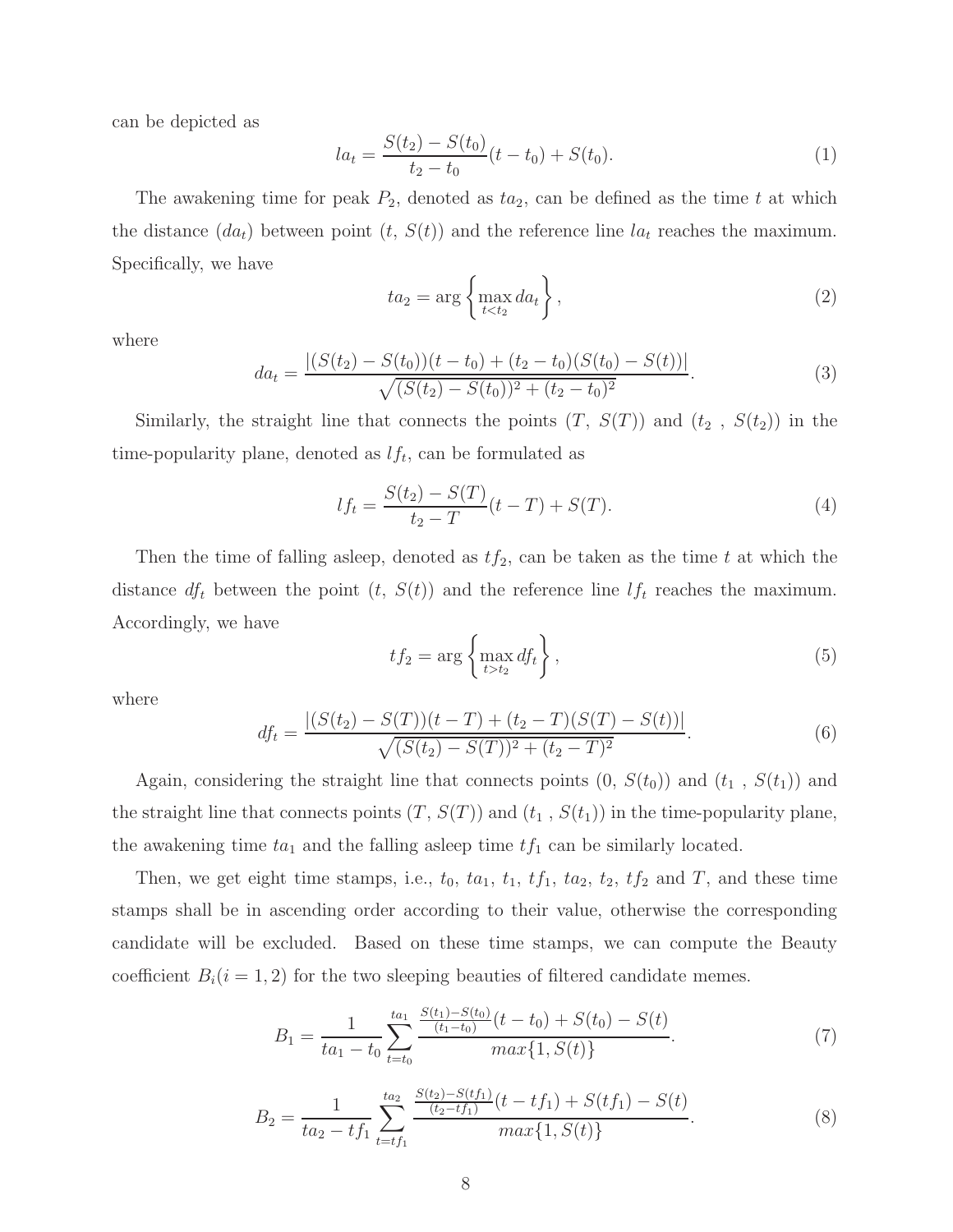By definition, memes with popularity growing linearly with time  $(lt = S(t))$  have  $B = 0$ . and B is non-positive for papers whose citation trajectory  $la_t$  is a concave function of time. When both of  $B_1$  and  $B_2$  are greater than  $\alpha S(t_1)$  and  $\alpha S(t_2)$  ( $\alpha = 1/3$ ,  $\alpha$  is also universal for memes in different media) respectively, the candidate meme will be identified as sleeping beauty.

## III. RESULTS

The probe on different datasets demonstrates that the two sleeping beauties are pervasively existing in different media and can be convincing proxy to explore the common mechanism beyond diffusion of different memes. Meanwhile, it is also demonstrated that the time intervals between two wake ups follow an exponential distribution, the propagation velocity in the second sleeping beauty will be much higher than the first one and the total popularity during the second wake up is positively related to the first wake up. These key characteristics of the sleeping beauties can be employed to establish a mathematical model to replicate the popularity dynamics of memes from different media.

#### A. Exponential intervals between wake ups

For each meme with two sleeping beauties in diffusion, we can obtain the first awakening time  $ta_1$ , the time of the first peak popularity  $t_1$ , the first falling asleep time  $tf_1$ , the second awakening time  $ta_2$ , the time of the second peak popularity  $t_2$  and the second falling asleep time  $tf_2$ . We define the time interval between two wake ups as  $ta_2 - tf_1$ , which reflect the length of the second sleeping. Assuming the first sleeping beauty is observed, then the time interval can be employed to predict the second awaking time, i.e., when the meme will start to experience a new spike of popularity.

We measure the time intervals between two wake ups for different memes in our datasets and surprisingly find that they follow stable exponential distributions in different media and the coefficients are very close to each other. As can be seen in Fig. [3,](#page-9-0)  $\lambda$ , the exponential coefficient, is respectively 0.0792, 0.0246, 0.0461, 0.0263, 0.0218 and 0.0511 for different datasets with different time granularities. Considering the fact that exponential distribution has the key property of being memoryless, the above finding suggests that only temporal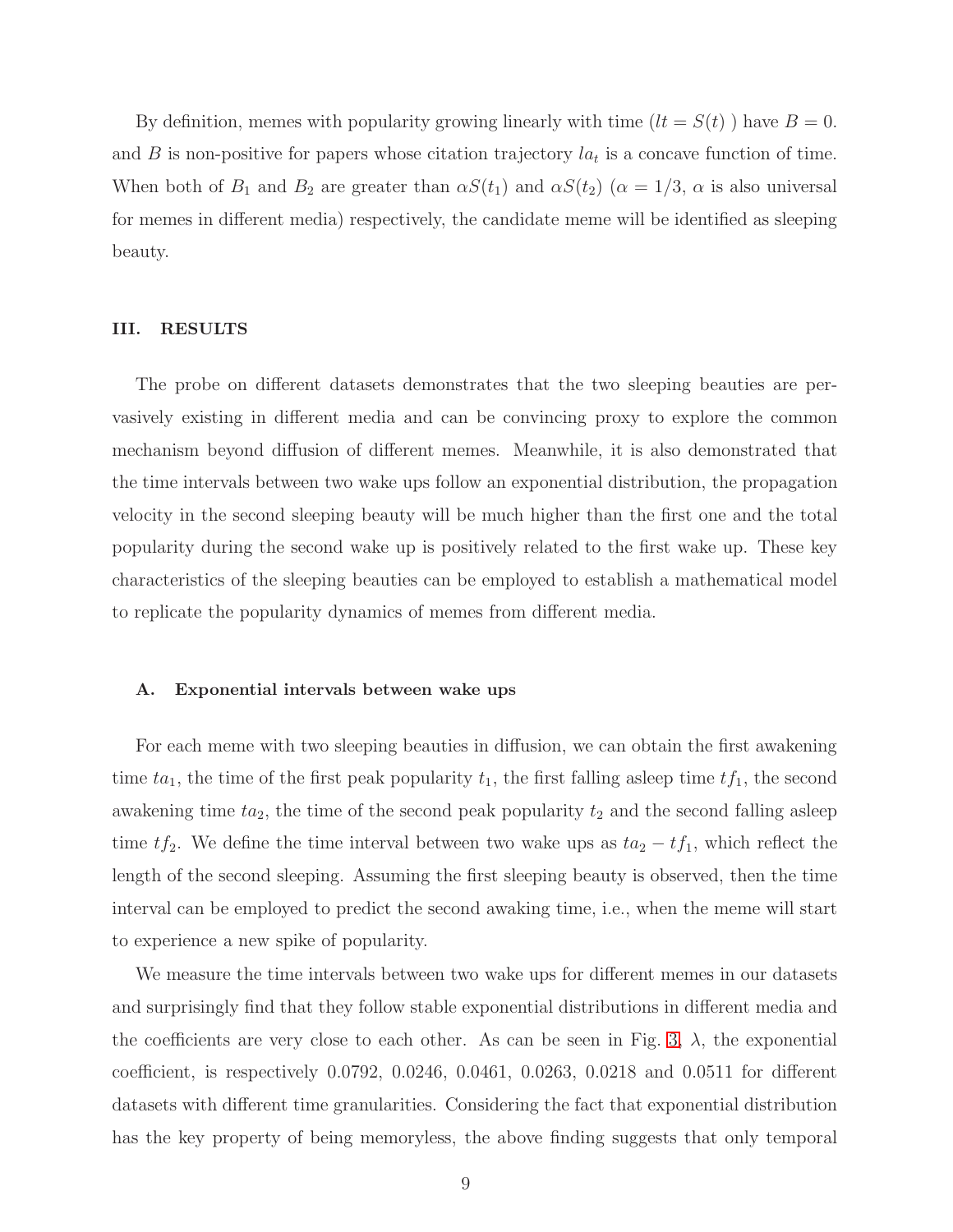<span id="page-9-0"></span>

Figure 3. Distribution of time intervals between wake ups. R denotes Pearson product-moment correlation coefficient and higher values stand for better fittings. (*a*) N-grams of publication titles. (*b* and *c*) Search queries of Google Trends. Here the popularity is defined as the normalized search frequency in Google. (*d*, *e* and *f* ) Wikipedia page views.

patterns may not be enough to predict the second awakening. Meanwhile, note that  $\lambda$ in different datasets mainly locates in the narrow range of  $[0.02, 0.08]$ , which indicating that even for different media, the distribution is almost the same and it further supports our hypothesis that there exists a common and media-independent mechanism beyond the meme diffusion.

#### B. The comparison between two wake ups

During a wake up, the meme obtains collective attention and shows popularity spikes. As can be seen in Fig. [4,](#page-10-0) the comparison of the total popularity, i.e., the total occurrences in paper titles or the total search volume in Google and Wikipedia page views shows that more attention in the first wake up will lead to even more popularity in the second wake up.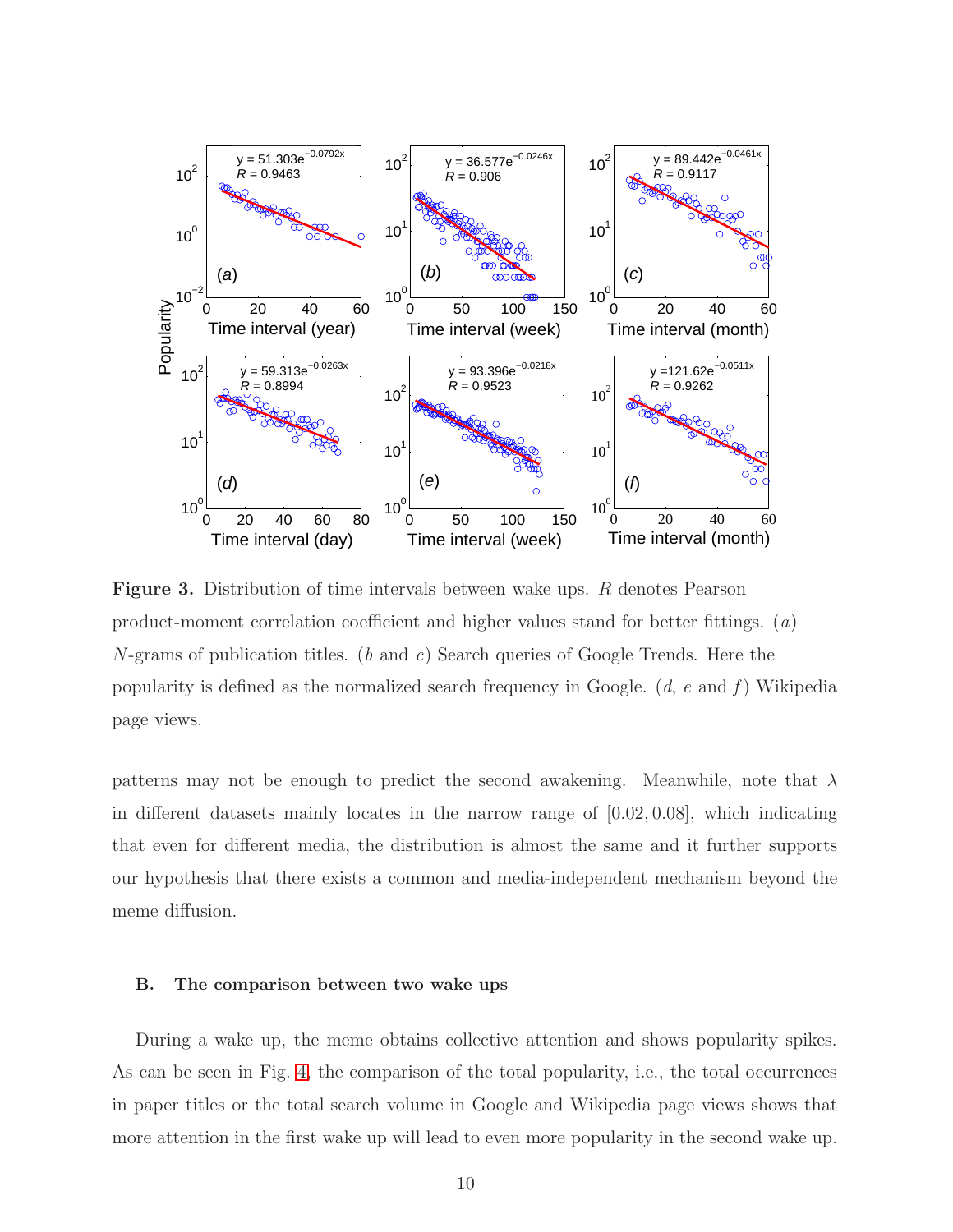<span id="page-10-0"></span>

**Figure 4.** Correlation between the total popularity of two wake ups.  $m_1$  is the total popularity during the first wake up and  $m_2$  is the total popularity in the second wake up. R denotes Pearson product-moment correlation coefficient. Brigher hexbins means higher frequency. (*a*) N-grams in publication titles. (*b* and *c*) Search queries from Google Trends with time granularities of week and month. Popularity denotes the normalized search frequency in Google. (*d*, *e* and *f* ) Wikipedia page views with multiple time granularities of day, week and month.

However, it should be noted that for the dataset of Google Trends, there only exists weak correlation between  $m_1$  and  $m_2$ , it perhaps because that the popularity value in Google Trends has been normalized or transformed and the popularity dynamics of low frequency keywords are not even provided. In detail, we can formalized the relation between the total popularity between two wake ups, i.e.,  $m_2 = m_1^{\alpha}$ , where  $\alpha$  locates in the narrow range of [1.093,1.22]. Meanwhile, another metric to reflect the formation of the popularity spike is the rising velocity, which can be directly defined as  $v_i = (S(t_i) - S(ta_i))/(t_i - ta_i)$ , where  $S(t)$  denotes the popularity of the meme at t. As can be seen in Fig. [5,](#page-11-0) the average rising velocity in the second wake up is 3-5 times faster than the one in the first wake up. From the comparison of two wake ups, we can find that the early rising velocity is a predictive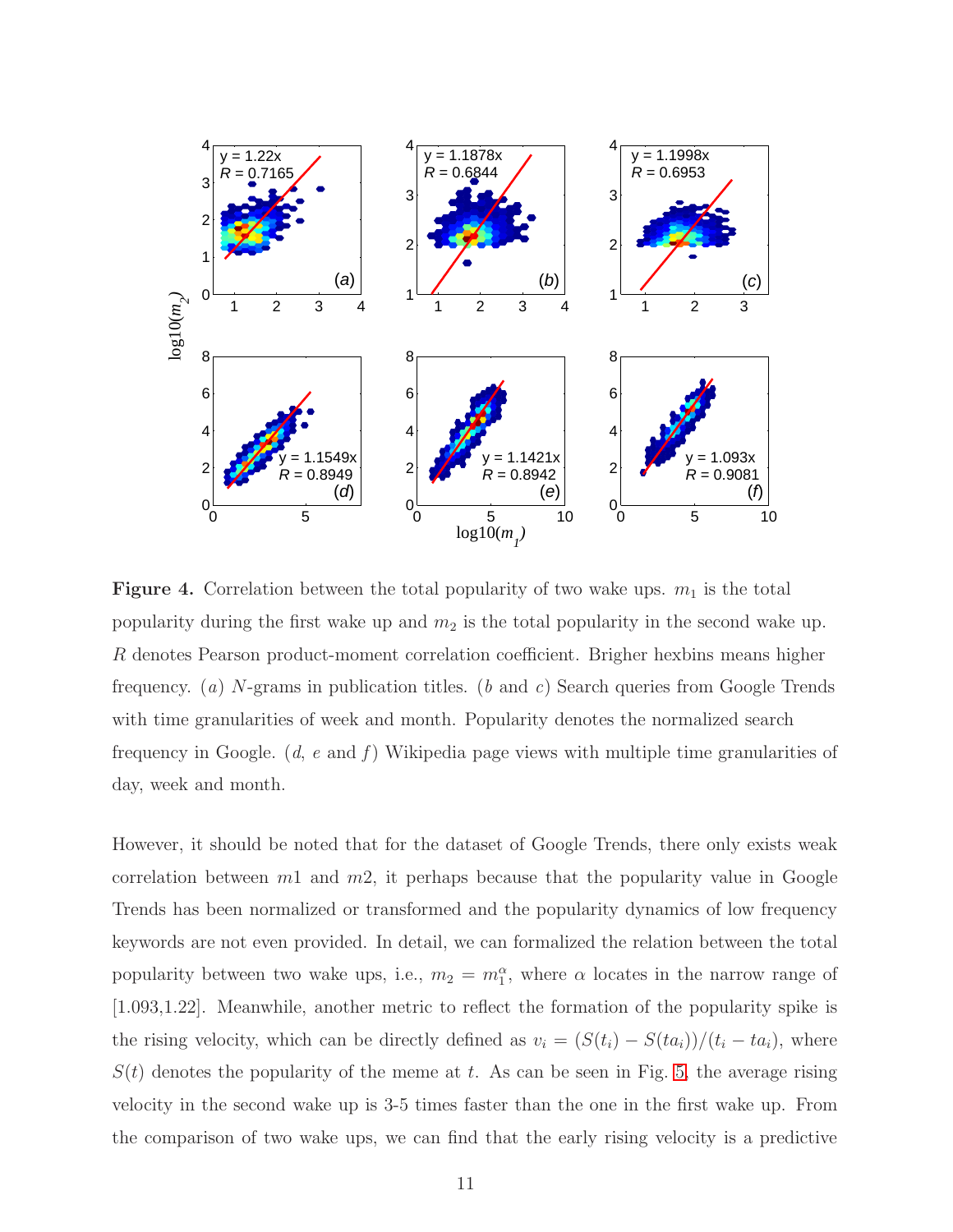<span id="page-11-0"></span>

Figure 5. Comparison of rising velocity in wake up.  $\mu_1$  and  $\mu_2$  denote the average rising velocity in  $G_1$  and  $G_2$ . (*a*) N-grams of publication titles. (*b* and *c*) Search queries from Google Trends with time granularities of week and month. (*d*, *e* and *f* ) Wikipedia page views with multiple time granularities of day, week and month.

feature of cascade size, which is consistent with the finding in [\[10\]](#page-20-2).

# C. Modeling the popularity dynamics of sleeping beauties

With the aim of modeling popularity dynamics of different memes in different media, we have to neglect many detailed and domain-dependent factors like community structure, homogeneity or competition and focus on establishing a general framework only based on the statistics from the two sleeping beauties. Therefore, we upgrade the classical diffusion model named Bass model, which was developed by [\[1](#page-19-4)] and [\[29](#page-21-11)], to model the memes' popularity dynamics.

Bass model originally depicts the diffusion of innovation and imitation. Specifically, innovators create innovation and the other individuals in the social system might adopt the innovation at different time. Considering the pervasive existing of two sleeping beauties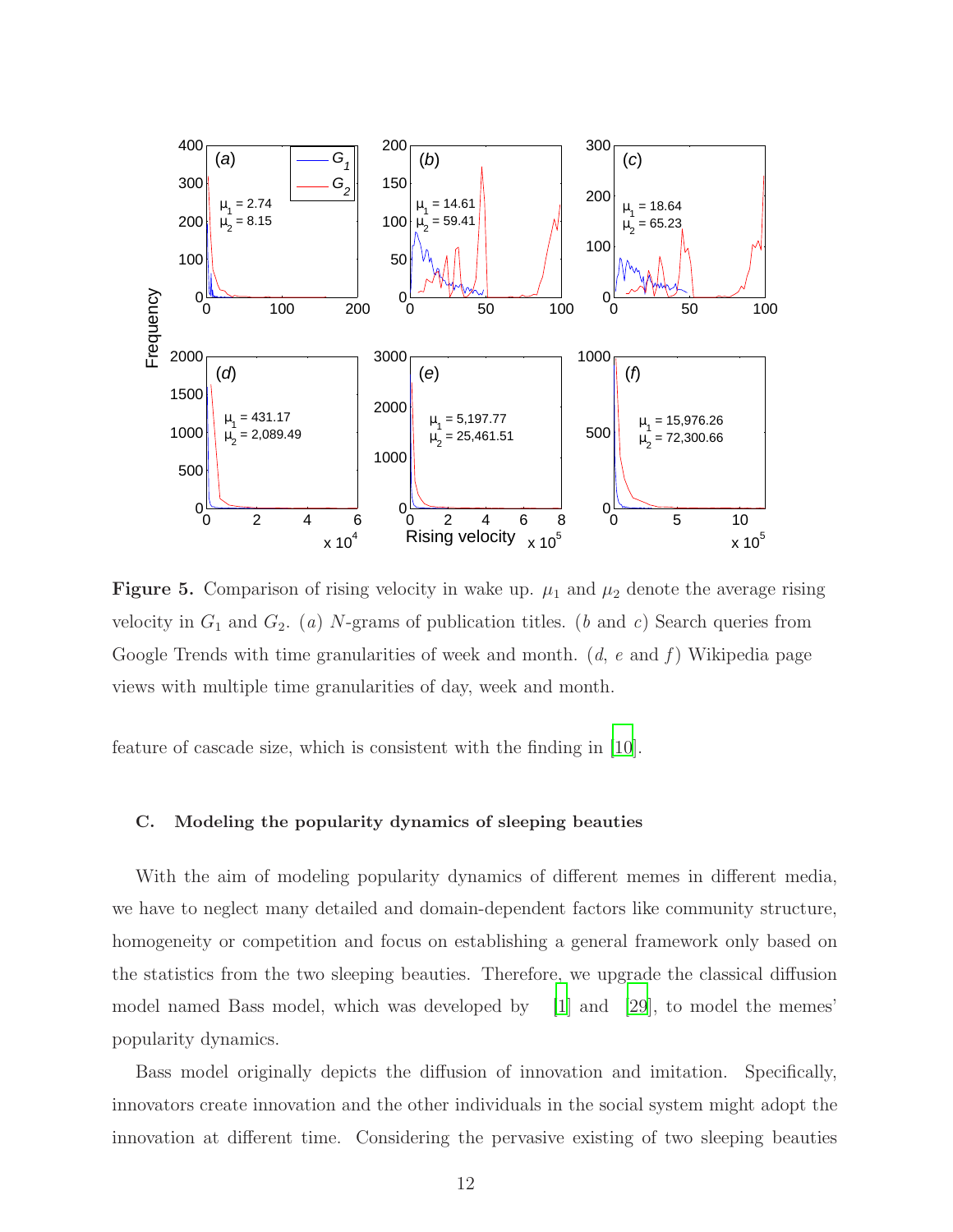<span id="page-12-0"></span>

**Figure 6.** Free Gaussian fit of  $p_i$  from different datasets. The density function of Free Gaussian is  $y = a_i * exp(-(x - \mu_i)^2/(2 * \sigma_i^2))$ ,  $\sigma_i$  and  $\mu_i$  are standard deviation and mean of innovation coefficient in  $G_i$ .  $R_i^2$  denotes the coefficient of determination between free Gaussian fit and  $G_i$ . (a) N-grams of publication titles. (b and c) Search queries of Google Trends with time granularities of week and month. (*d*, *e* and *f* ) Wikipedia page views with time granularities of day, week and month.

in the lifetime of memes, here we correspondingly separate the entire diffusion into two generations  $G_i(i = 1, 2)$ . Let  $S_i(t)$  be the popularity of a meme at time t during its  $i_{st}$ generation, which can be obtained from

$$
S_1(t) = m_1 F_1(t) - m_1 F_1(t) F_2(t - t a_2) = m_1 F_1(t) (1 - F_2(t - t a_2)),
$$
\n(9)

and

$$
S_2(t) = m_2 F_2(t - ta_2) + m_1 F_1(t) F_2(t - ta_2) = F_2(t - ta_2)(m_2 + m_1 F_1(t)), \tag{10}
$$

 $m_i$  represents the diffusion potential for the  $i_{st}$  diffusion of the meme, while  $F_i(t)$  is the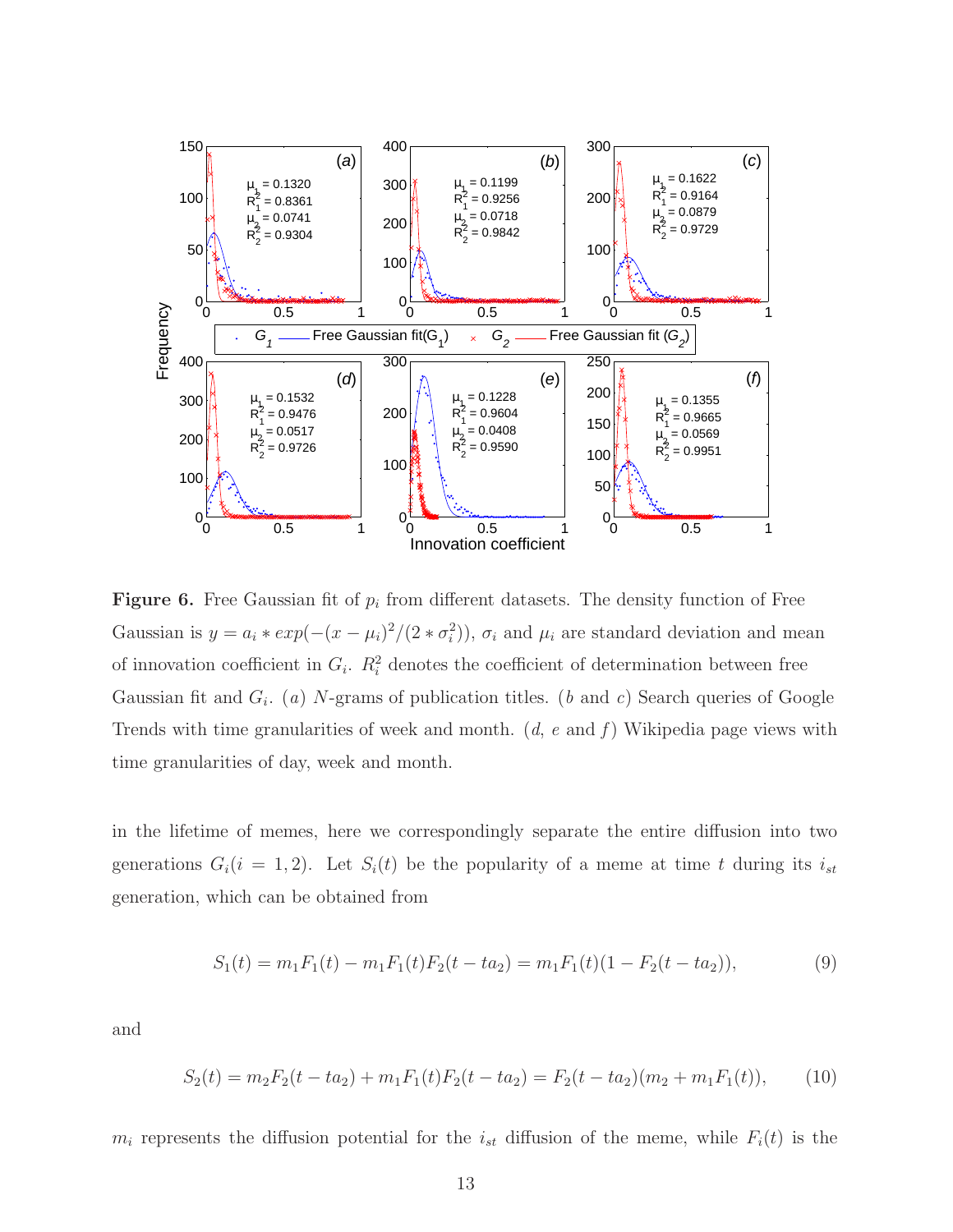diffusion rate of the  $i_{st}$  diffusion at time t and can be evaluated by

$$
F_i(t) = \begin{cases} 0, & t < 0\\ \frac{1 - e^{-(p_i + q_i)t}}{(q_i/p_i)e^{-(p_i + q_i)t} + 1}, & t \ge 0 \end{cases}
$$
(11)

in which  $p_i$  is the innovation coefficient and  $q_i$  denotes the imitation coefficient. For the case of two sleeping beauties, the innovation coefficient can be calculated through

$$
p_i = \frac{S_i(t a_i) + S_i(t a_i + 1)}{2m_i}.
$$
\n(12)

Note that the approach of sleeping beauty identification (see Methods) tends to pick the time with lowest and nearest popularity before  $t_1$  as the awakening time, indicating that the popularity at  $t a_i$  is generally close or equal to zero. In order to avoid the problem, it is reasonable to consider the popularity at the next point cooperatively, i.e.,  $ta_i+1$ , to estimate the innovation coefficient. And the imitation coefficient  $q_i$  can be calculated from

<span id="page-13-0"></span>
$$
t_i - ta_i = \frac{1}{p_i + q_i} ln(q_i / p_i).
$$
 (13)

In meme diffusion,  $p_i$  can model the influence brought by external factors (e.g. stimuli) while  $q_i$  in fact represents the internal factors (e.g. social networks) that might also shape the popularity dynamics. We fit the distribution of innovation coefficient according to Lognormal function and free Gaussian function respectively. And the coefficient of determination suggest that the overall fitting goodness of free Gaussian distribution is better than Lognormal. With respect to  $p_i$ , as can bee in Fig. [6,](#page-12-0) it is surprising to find that all the memes'  $p_i$  follows a Gaussian-like distribution and the first beauty possesses a higher averaged value than the second. The Gaussian-like distribution, especially the mean locating in a narrow range, further testify our assumption that different memes from different media are driven by a common mechanism to attract collective attention. And higher  $p_i$  for the first beauty also suggests that for each meme, the external factors functions more significantly in the first beauty than in the second. Regarding to imitation coefficient  $q_i$ , as seen in Fig. [7,](#page-14-0) the average value in the first beauty is about two times higher than the second one. However, higher imitation coefficient cannot guarantee broader diffusion, because the imitation pressure at  $t_n$ from the internal network can be quantified as  $(q_i/m_i) \sum_{t=1}^{t_n} S_i(t)$  while  $\sum_{t=1}^{t_n} S_i(t)$  is greatly determined by the rising velocity in the awakening period and as shown in Fig. [5,](#page-11-0) the average rising velocity in the second beauty is about five times higher than the first wake up.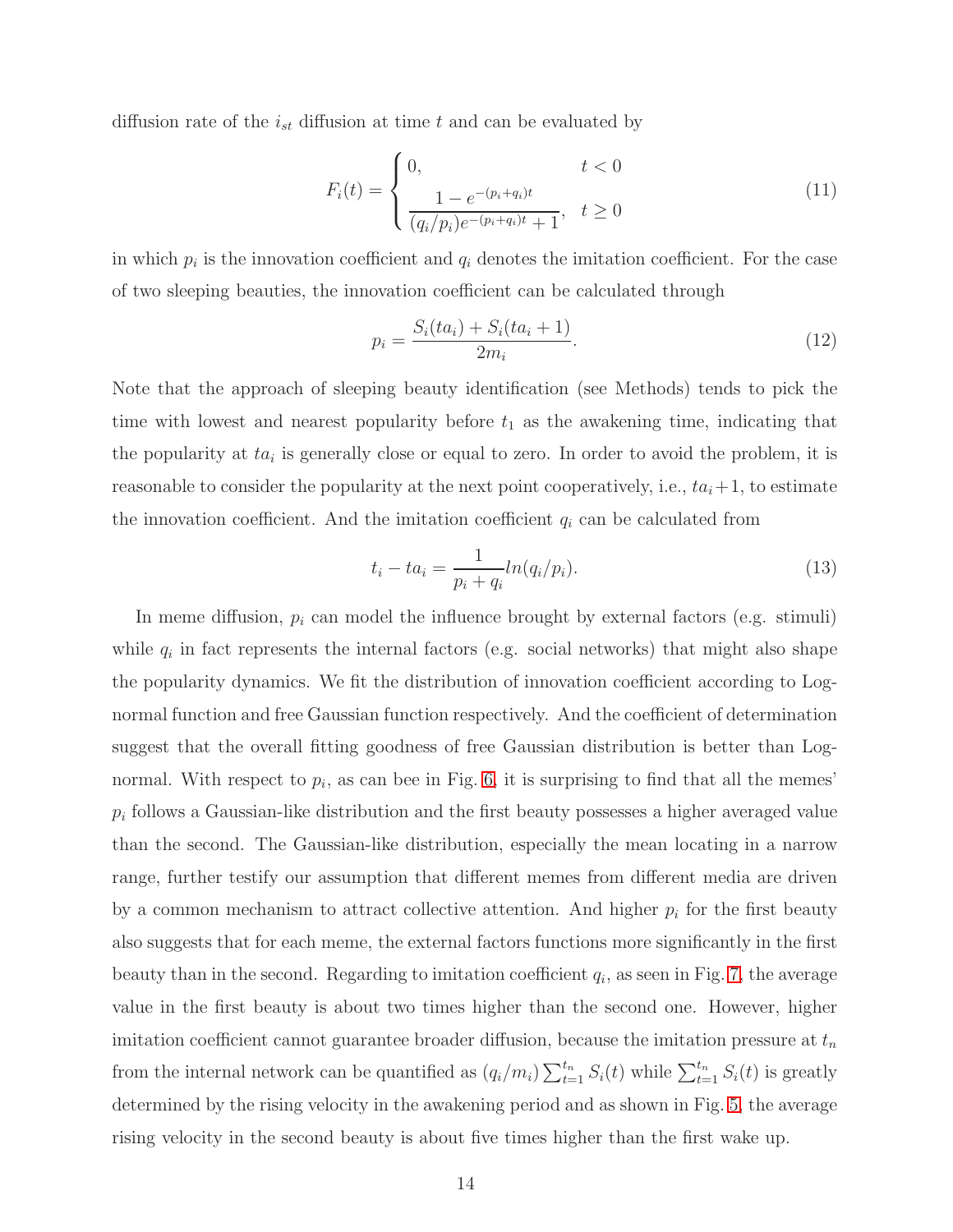<span id="page-14-0"></span>

**Figure 7.** Distribution of  $q_i$  from different datasets.  $\mu_i$  is the average imitation coefficient in  $G_i$ . (*a*) N-grams of publication titles. (*b* and *c*) Search queries of Google Trends with time granularities of week and month. (*d*, *e* and *f* ) Wikipedia page views with time granularities of day, week and month.

In the conventional parameter estimation, Bass model infers the innovation coefficient, imitation coefficient and total diffusion amount from the first more than three observations of the diffusion. However, because many memes in different media usually reach their peak popularity in no more than three time units, the previous method is not applicable here and we have to present a new estimation approach. We set the first awakening time as the start timing for each meme and  $ta_1$ ,  $t_1$ ,  $tf_1$ ,  $ta_2$ ,  $t_2$  and  $tf_2$  can be obtained from each sleeping beauty's popularity history. Gaussian-like distribution of  $p_i$  implies that the average value from historical observations can be the estimation for the innovation coefficient and accordingly the imitation coefficient can be obtained through Eq. [13.](#page-13-0) Then the total popularity  $m_i$  for  $G_i$  can be estimated by  $\sum_{t=ta_i}^{tf_i} S_i(t)$ .

To facilitate the model evaluation, the observed trend of the popularity is averaged over different memes and the average popularity at t is defined as  $\langle S_i(t) \rangle = 1/n \sum_{j=1}^m S_{ij}(t)$ , where *n* stands for the number of memes whose  $S_i(t) \neq 0$  and *m* is the total number of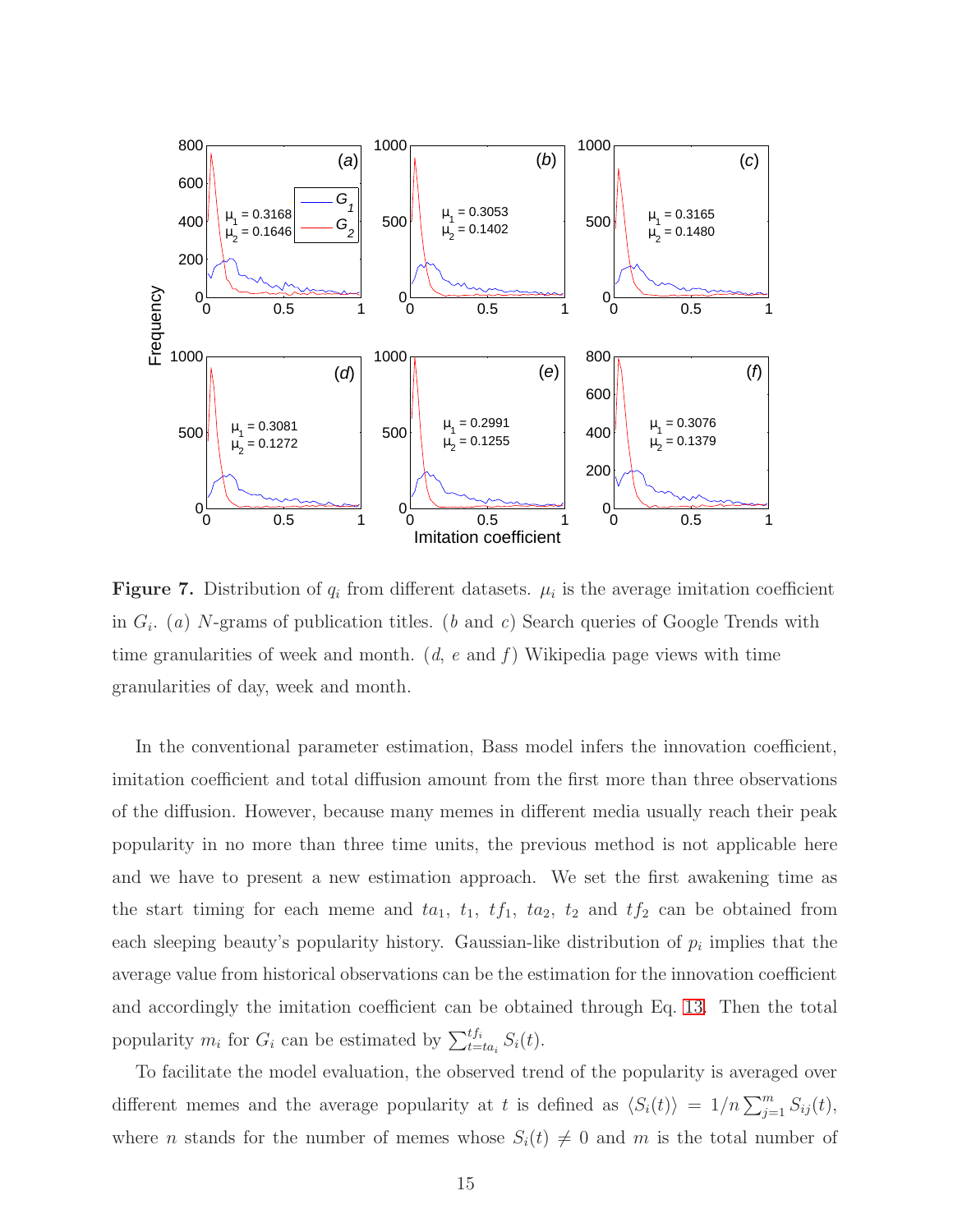<span id="page-15-0"></span>

Figure 8. Evaluation of simulation with average innovation coefficient. The innovation coefficient is set to the mean of all memes in each dataset. R denotes Pearson correlation coefficient between the the observed curve and the simulation curve. (*a*) N-grams of publications titles. (*b* and *c*) Search queries of Google Trends with time granularities of week and month. Popularity denotes the normalized search frequency in Google. (*d*, *e* and *f* ) Wikipedia page views with multiple time granularities of day, week and month.

sleeping beauties. Then its similarity (e.g. Pearson correlation coefficient) to the averaged simulation dynamic will be used to vividly demonstrate the model performance.

As can be seen in Fig. [8,](#page-15-0) we obtain well simulation for the locations of different beauties from different datasets and the Pearson correlation coefficient between the simulated and observed popularity dynamics in monthly Google trends and Wikipedia page views are particularly high. The result in Fig. [9](#page-16-0) shows the simulation by setting each sleeping beauty's innovation coefficient to its observed value instead of the average (the setting of imitation coefficient is same), the minor improvement further suggests the validity of using the mean to estimate the innovation coefficient for different memes, implying that our approach is robust to memes, domains and time granularities.

To evaluate the fitting effect of each meme, we also use Pearson correlation coefficient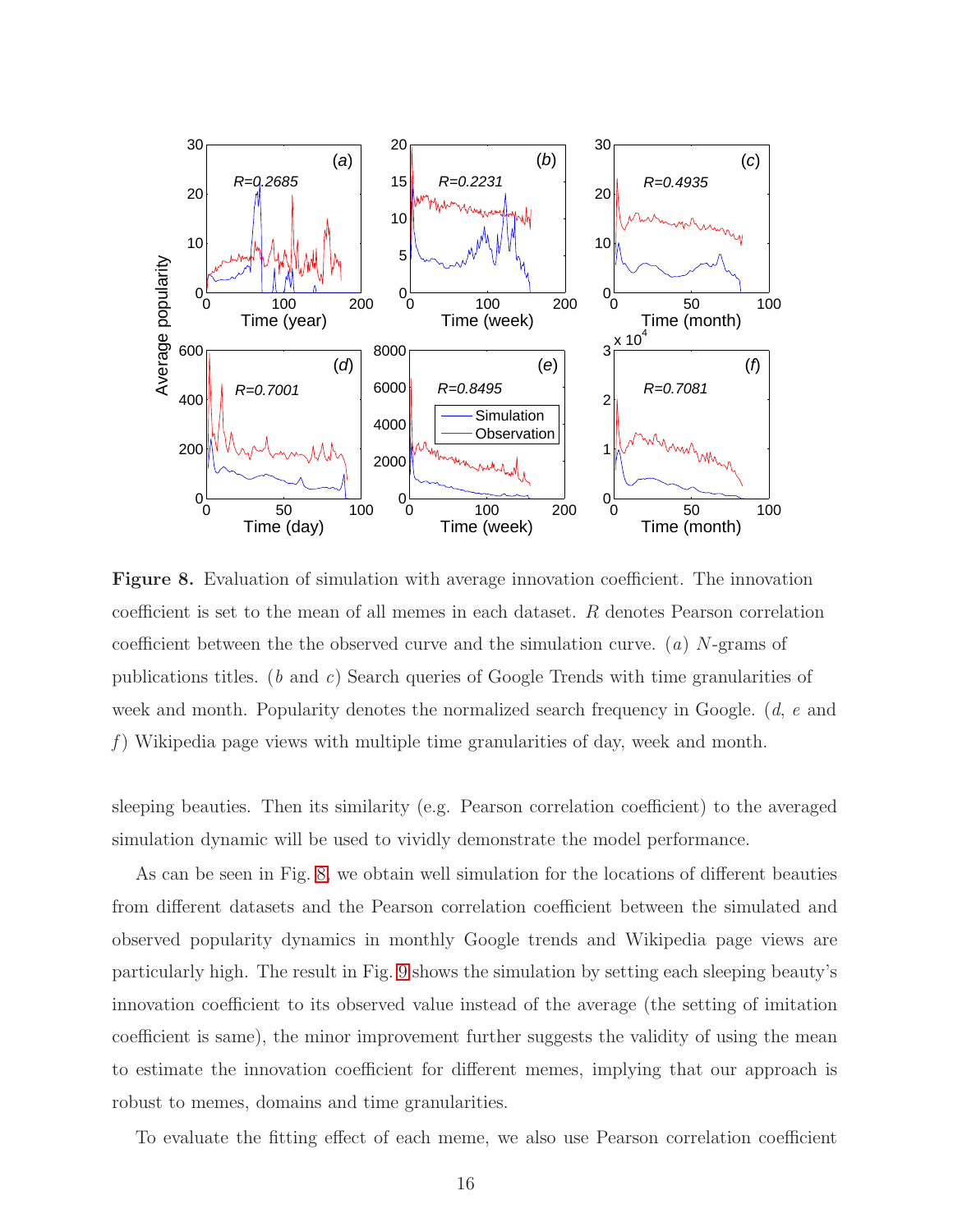<span id="page-16-0"></span>

Figure 9. Evaluation of the simulation with observed innovation coefficient. The innovation coefficient is set to the observed value of each meme. (*a*) N-grams of publications titles. (*b* and *c*) Search queries of Google Trends with time granularities of week and month. Popularity denotes the normalized search frequency in Google. (*d*, *e* and *f* ) Wikipedia page views with multiple time granularities of day, week and month.

measure the simulated dynamic time series and the observed data of all the 11400 sleeping beauties in these datasets. A high value of correlation means the simulated and the observed data are strongly correlated. As shown in Fig. [10,](#page-18-0) The expectation of correlation is about 0.5 and there exists a relative 65% of simulated curves with correlation greater than 0.4. What's more, we also compute the precision of simulation for each meme's second peak time. As can be seen in Table. [II,](#page-17-0) the accuracy of the unbiased simulation for the second peak time is 33.44% and the accuracy of simulation with deviation less than two time units reach 75.95%. The results suggest the validity of our framework, especially for the precision of over 96% as the deviation less than three time units, which is in fact generally acceptable in the realistic scenarios.

Note that we may not get the precise estimation of the absolute value of the popularity at certain time, but we aim to give a promising description of where two sleeping beautifies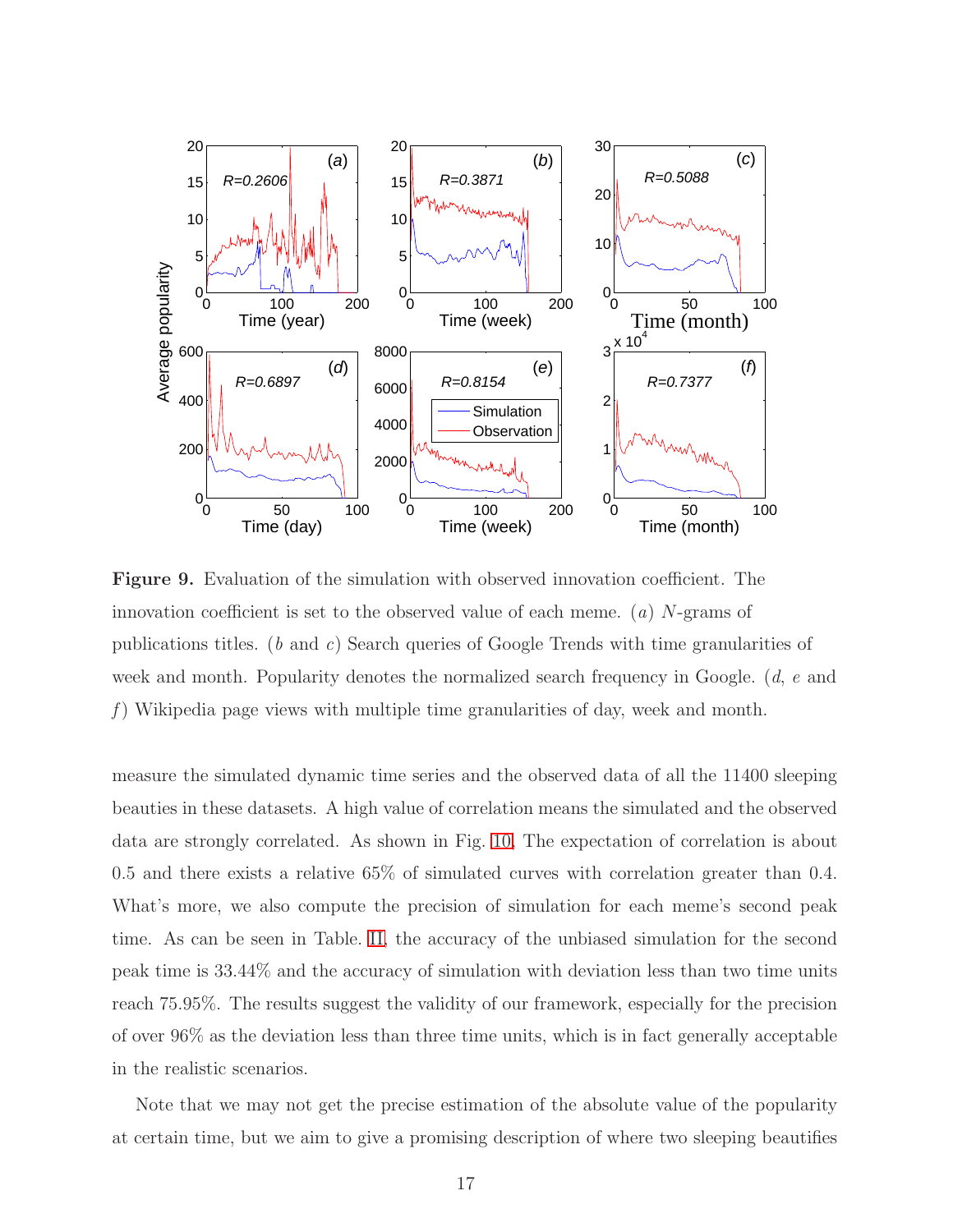<span id="page-17-0"></span>TABLE II. The accuracy of simulation for sleeping beauties' second popularity peak timing

| p@k                                   | p@0 | p@1 | p@2 | p@3 |
|---------------------------------------|-----|-----|-----|-----|
| $\#$ memes 3814 8661 10611 11010      |     |     |     |     |
| Precision 33.44% 75.95% 93.05% 96.55% |     |     |     |     |

 $k$  is defined as the absolute value of the difference between the simulated peak timing and the observed peak timing.  $\#members$  represent the number of memes as the difference is smaller than k.  $p@k$  is defined as the precision of the simulation as the difference is smaller than k and higher values indicate better simulations.

will locate. What's more, the volume difference between the simulation and the observation is partly caused by that the popularity in sleeping period is set to zero. The above results indicate that based on the statistics of two sleeping beauties in different memes, we can use the upgraded Bass model to replicate the popularity trend for memes on different media, especially the location of two beauties, which can help identify key points in the diffusion.

## IV. DISCUSSION

By providing detailed tracks of diffusion, Internet indeed offers us an unprecedented opportunity to deeply understand the dynamics of information. However, the previous study tends to focus on different factors influencing the meme propagation, for examples, the intrinsic infectiousness, system network structure and time-spatial factors. These specific features or factors are usually dependent on system. Using nonparametric method model which implicitly accounts for all these factors might be a better way to investigate the propagation of different information. Motivated by this, we try to disclose the common mechanism from the perspective of sleeping beauties, which is formerly studied in citation history of scientific publications.

Surprisingly, we find the sleeping beauty, especially the phenomenon of two consecutive sleeping beauties, is pervasively existing in diffusion of different information from different media. We systematically explore the basic features of two beauties and establish a Bassmodel-based approach to replicate the popularity dynamics. The promising result of our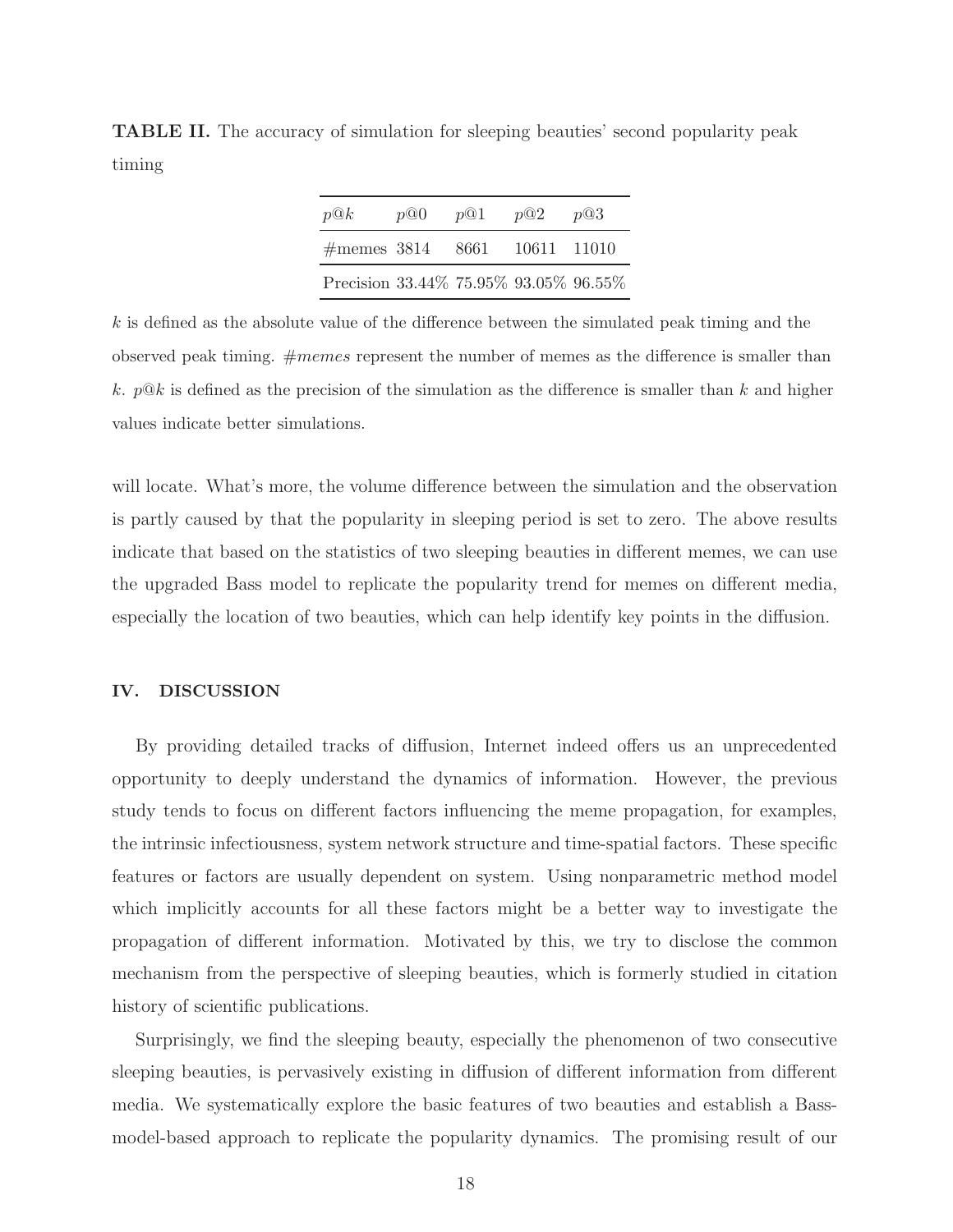<span id="page-18-0"></span>

Figure 10. The Pearson correlation coefficient of each meme's fit. The innovation coefficient is set to the mean of all memes in each dataset.

model solidly demonstrates that the mechanism behind different memes exists and its function in driving the formation of popularity dynamics can be reflected by the two sleeping beauties we reveal.

Even more inspiring, our investigations also show that for memes with two sleeping beauties, the higher volume of the first spike will lead to even much higher popularity of the second spike with great odds, i.e., it leads to the outstanding peak in the lifetime of diffusion. Recall that the outstanding peak is conventionally thought to be caused by the tipping point of the meme or the prince of the sleeping beauty, hence our approach can help locate the timing of the tipping point in specific media, which is intuitively the awakening time of the second beauty. So from this view, our findings and solutions can be important to practical applications like marketing business and scientific impact prediction.

However, our work has inevitable limitations. The phenomenon of two sleeping beauties is a typical form of multiple sleeping beauties. There exist many memes possessing more than twice sleeping beauties. For simplicity, we only investigate the two remarkable beauties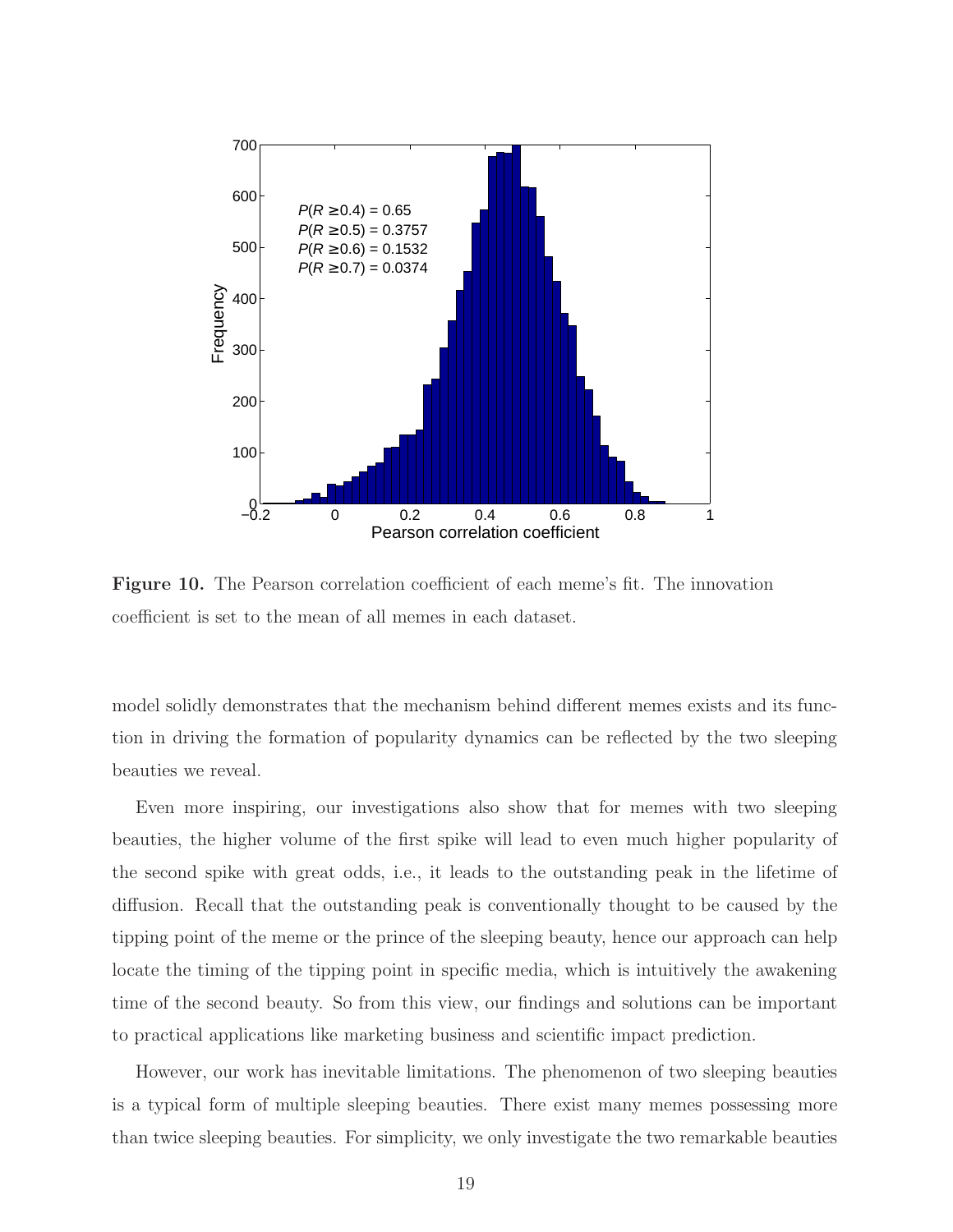of memes from different datasets. However, further explorations in the phenomenon of multi sleeping beauties would be promising direction in the future work.

In summary, the mechanism beyond the diffusion dynamics of memes might be complicated and hard to be tracked, however, we argue that the phenomenon of two sleeping beauties could provide a new and insightful view to understand it. And in the future work, we would like to concentrate on the memes with more than twice sleeping beauties and develop more detailed models to capture the fine-granular dynamics of memes and provide the prediction both in volume and timing simutaneously.

## ACKNOWLEDGMENT

This work was supported by the National Natural Science Foundation of China (Grant Nos. 71501005 and 71531001) and the fund of the State Key Lab of Software Development Environment (Grant Nos. SKLSDE-2015ZX-05 and SKLSDE-2015ZX-28). We also thank Ms. Xiaoqian Hu for her valuable suggestions.

- <span id="page-19-4"></span>[1] Frank M. Bass. A new product growth for model consumer durables. Manage. Sci., 15(5):215– 227, 1969.
- <span id="page-19-0"></span>[2] Christian Bauckhage. Insights into internet memes. In Proceedings of the Fifth International AAAI Conference on Weblogs and Social Media, ICWSM-11, pages 42–49, 2011.
- <span id="page-19-2"></span>[3] Christian Bauckhage, Kristian Kersting, and Fabian Hadiji. Mathematical models of fads explain the temporal dynamics of internet memes. In ICWSM, pages 22–30, 2013.
- <span id="page-19-1"></span>[4] R. Alexander Bentley, Philip Garnett, Michael J. O'Brien, and William A. Brock. Word diffusion and climate science. PLoS ONE, 7(11):1–9, 11 2012.
- <span id="page-19-3"></span>[5] Lutz Bornmann, Loet Leydesdorff, and Jian Wang. How to improve the prediction based on citation impact percentiles for years shortly after the publication date? Journal of Informetrics, 8(1):175–180, 2014.
- [6] Tibor Braun, Wolfgang Glnzel, and Andrs Schubert. On sleeping beauties, princes and other tales of citation distributions . Research Evaluation, 19(3):195–202, 2010.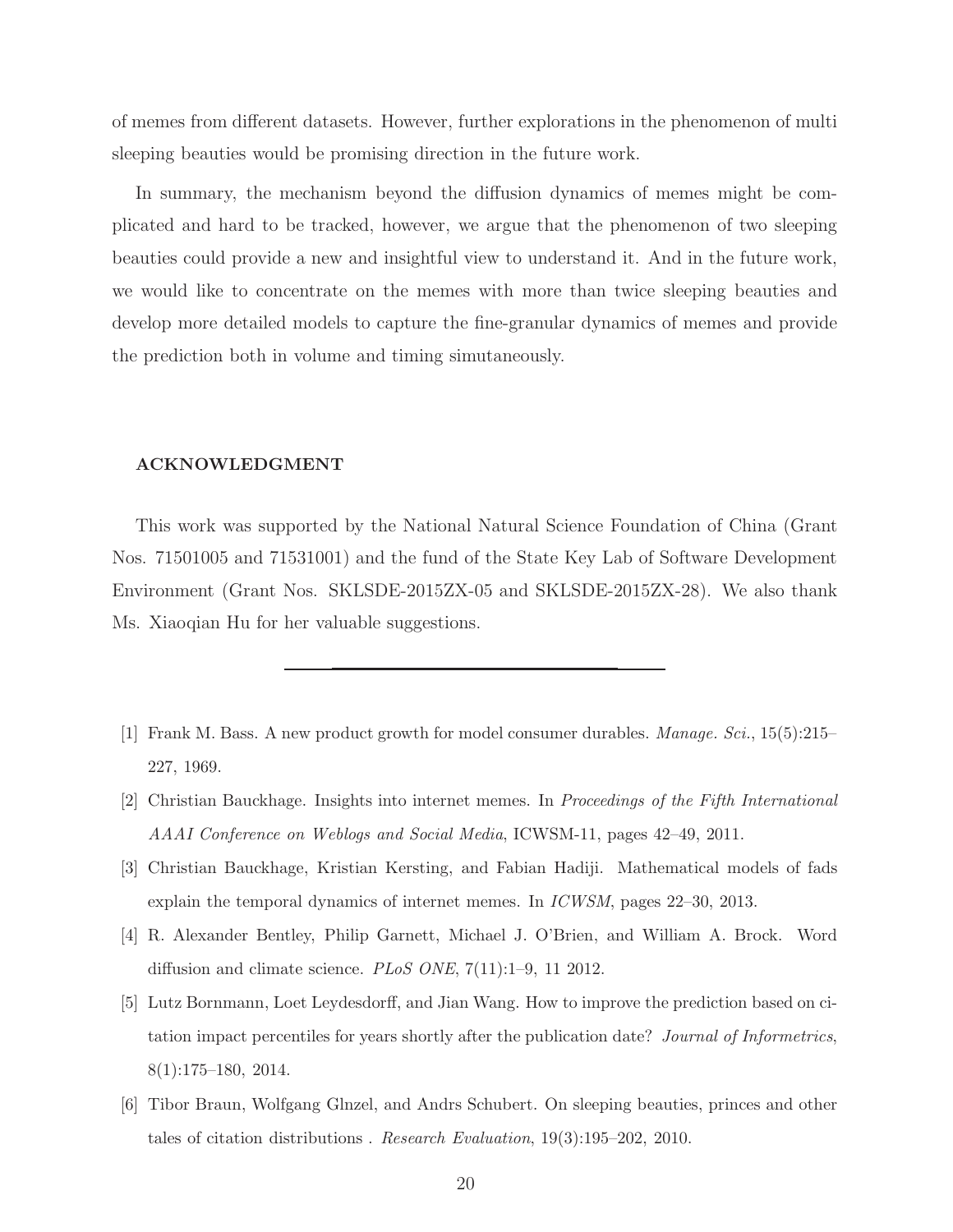- <span id="page-20-10"></span>[7] L. Quentin Burrell. Are "sleeping beauties" to be expected? Scientometrics, 65(3):381–389, 2005.
- <span id="page-20-1"></span>[8] Damon Centola. The spread of behavior in an online social network experiment. Science, 329(5996):1194–1197, 2010.
- [9] Damon Centola. An experimental study of homophily in the adoption of health behavior. Science, 334(6060):1269–1272, 2011.
- <span id="page-20-2"></span>[10] Justin Cheng, Lada Adamic, P Alex Dow, Jon Michael Kleinberg, and Jure Leskovec. Can cascades be predicted? In Proceedings of the 23rd international conference on World wide web, pages 925–936. ACM, 2014.
- <span id="page-20-5"></span>[11] Michele Coscia. Competition and success in the meme pool:a case study on quickmeme.com. In Proceedings of the Seventh International AAAI Conference on Weblogs and Social Media, AAAI 2013, pages 100–109, 2013.
- <span id="page-20-6"></span>[12] Michele Coscia. Average is boring: How similarity kills a meme's success. Scientific Reports, 4(6477), 2014.
- <span id="page-20-0"></span>[13] R Dawkins. The Selfish Gene. Oxford University Press, Oxford, UK, 1976.
- <span id="page-20-7"></span>[14] Eugene Garfield. Premature discovery or delayed recognition-why. Current Contents, 21:5–10, 1980.
- <span id="page-20-8"></span>[15] Eugene Garfield. Essays of an information scientist: Creativity, delayed recognition, and other essays. Current Contents, 23:3–9, 1989.
- <span id="page-20-3"></span>[16] James P. Gleeson, Kevin P. O'Sullivan, Raquel A. Baños, and Yamir Moreno. Determinants of meme popularity. Phys. Rev. X, 6:021019, May 2016.
- <span id="page-20-4"></span>[17] James P. Gleeson, Jonathan A. Ward, Kevin P. O'Sullivan, and William T. Lee. Competitioninduced criticality in a model of meme popularity. Phys. Rev. Lett., 112:048701, 2014.
- <span id="page-20-9"></span>[18] Wolfgang Glnzel, Balzs Schlemmer, and Bart Thijs. Better late than never? on the chance to become highly cited only beyond the standard bibliometric time horizon. *Scientometrics*, 58(3):571–586, 2005.
- <span id="page-20-11"></span>[19] Qing Ke, Emilio Ferrara, Filippo Radicchi, and Alessandro Flammini. Defining and identifying sleeping beauties in science. *Proceedings of the National Academy of Sciences*, 112(24):7426– 7431, 2015.
- <span id="page-20-12"></span>[20] Ladislav Kristoufek. Bitcoin meets google trends and wikipedia: Quantifying the relationship between phenomena of the internet era. Scientific Reports, 3(3415), 2013.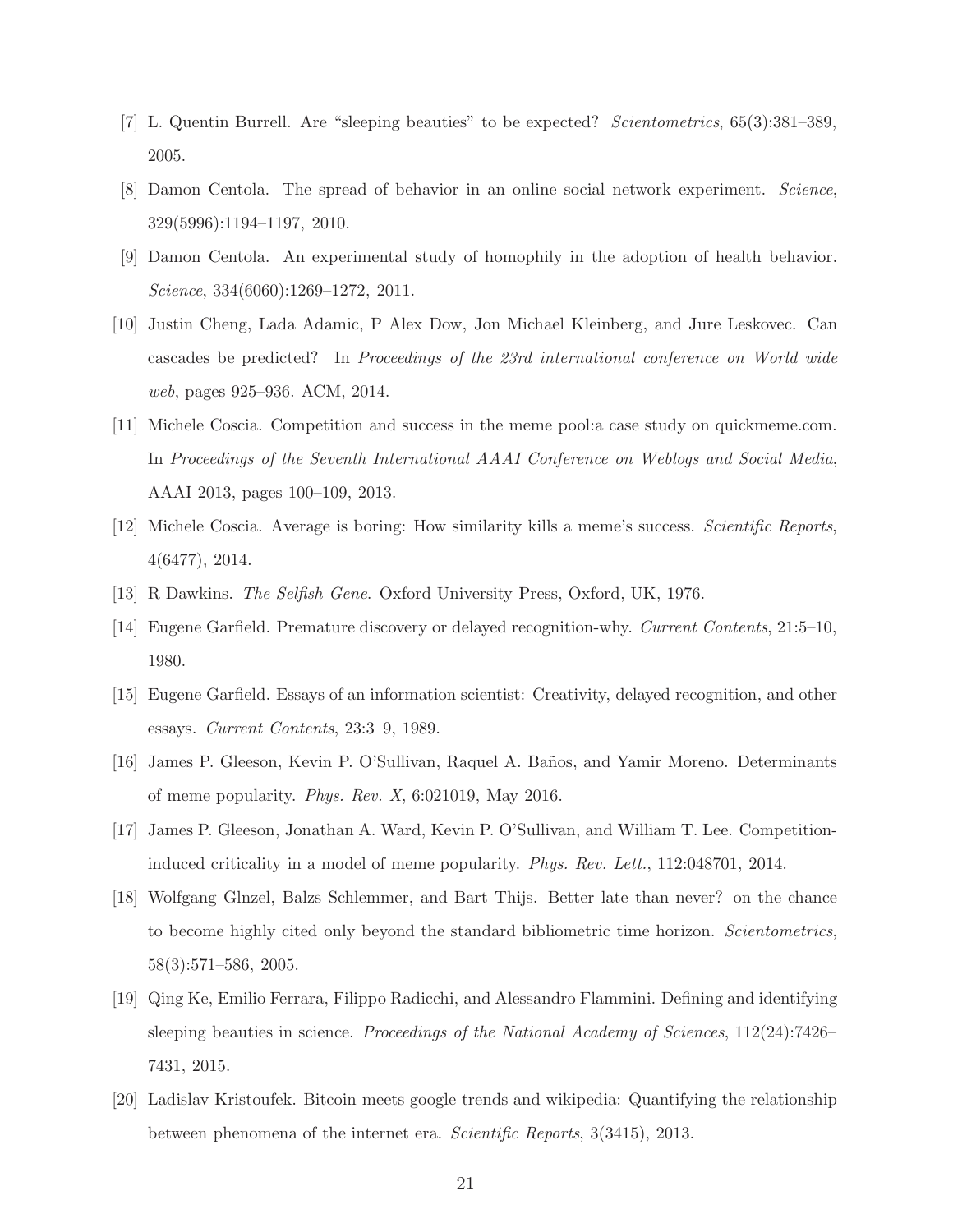- <span id="page-21-8"></span>[21] Christian Lachance and Vincent Larivire. On the citation lifecycle of papers with delayed recognition. Journal of Informetrics,  $8(4):863 - 872$ , 2014.
- <span id="page-21-12"></span>[22] Gavin LaRowe, Sumeet Ambre, John Burgoon, Weimao Ke, and Katy Brner. The scholarly database and its utility for scientometrics research. *Scientometrics*, 79(2):219–234, 2008.
- <span id="page-21-0"></span>[23] Jure Leskovec, Lars Backstrom, and Jon Kleinberg. Meme-tracking and the dynamics of the news cycle. In Proceedings of the 15th ACM SIGKDD International Conference on Knowledge Discovery and Data Mining, KDD '09, pages 497–506, New York, NY, USA, 2009. ACM.
- <span id="page-21-10"></span>[24] Jiang Li. Citation curves of "all-elements-sleeping-beauties": "flash in the pan" first and then "delayed recognition". Scientometrics, 100(2):595–601, 2013.
- <span id="page-21-9"></span>[25] Jiang Li, Dongbo Shi, Star X. Zhao, and Fred Y. Ye. A study of the heartbeat spectra for sleeping beauties. Journal of Informetrics, 8(3):493 – 502, 2014.
- <span id="page-21-4"></span>[26] Jiang Li and Fred Y. Ye. The phenomenon of all-elements-sleeping-beauties in scientific literature. Scientometrics, 92(3):795–799, 2012.
- <span id="page-21-13"></span>[27] Robert P. Light and Katy Polley, David E.and Brner. Open data and open code for big science of science studies. Scientometrics, 101(2):1535–1551, 2014.
- <span id="page-21-5"></span>[28] Werner Marx. The shockley-queisser paper a notable example of a scientific sleeping beauty. Annalen der Physik, 526(5-6):A41–A45, 2014.
- <span id="page-21-11"></span>[29] John A. Norton and Frank M. Bass. A diffusion theory model of adoption and substitution for successive generations of high-technology products. Manage. Sci., 33(9):1069–1086, September 1987.
- <span id="page-21-6"></span>[30] Norio Ohba and Kumiko Nakao. Sleeping beauties in ophthalmology. Scientometrics, 93(2):253–264, 2012.
- <span id="page-21-14"></span>[31] G Palshikar. Simple algorithms for peak detection in time-series. In Proc. 1st Int. Conf. Advanced Data Analysis, Business Analytics and Intelligence, pages 1–13, 2009.
- <span id="page-21-7"></span>[32] S. Redner. Citation Statistics from 110 Years of Physical Review. Physics Today, 58(6):49–54, jun 2005.
- <span id="page-21-2"></span>[33] Ceyda Sanl and Renaud Lambiotte. Local variation of hashtag spike trains and popularity in twitter. PloS one, 10(7):e0131704, 2015.
- <span id="page-21-1"></span>[34] Kazutoshi Sasahara, Yoshito Hirata, Masashi Toyoda, Masaru Kitsuregawa, and Kazuyuki Aihara. Quantifying collective attention from tweet stream. PLoS ONE, 8(4):1–10, 04 2013.
- <span id="page-21-3"></span>[35] Limor Shifman. An anatomy of a youtube meme. New Media  $\mathscr B$  Society, 14(2):187–203, 2012.